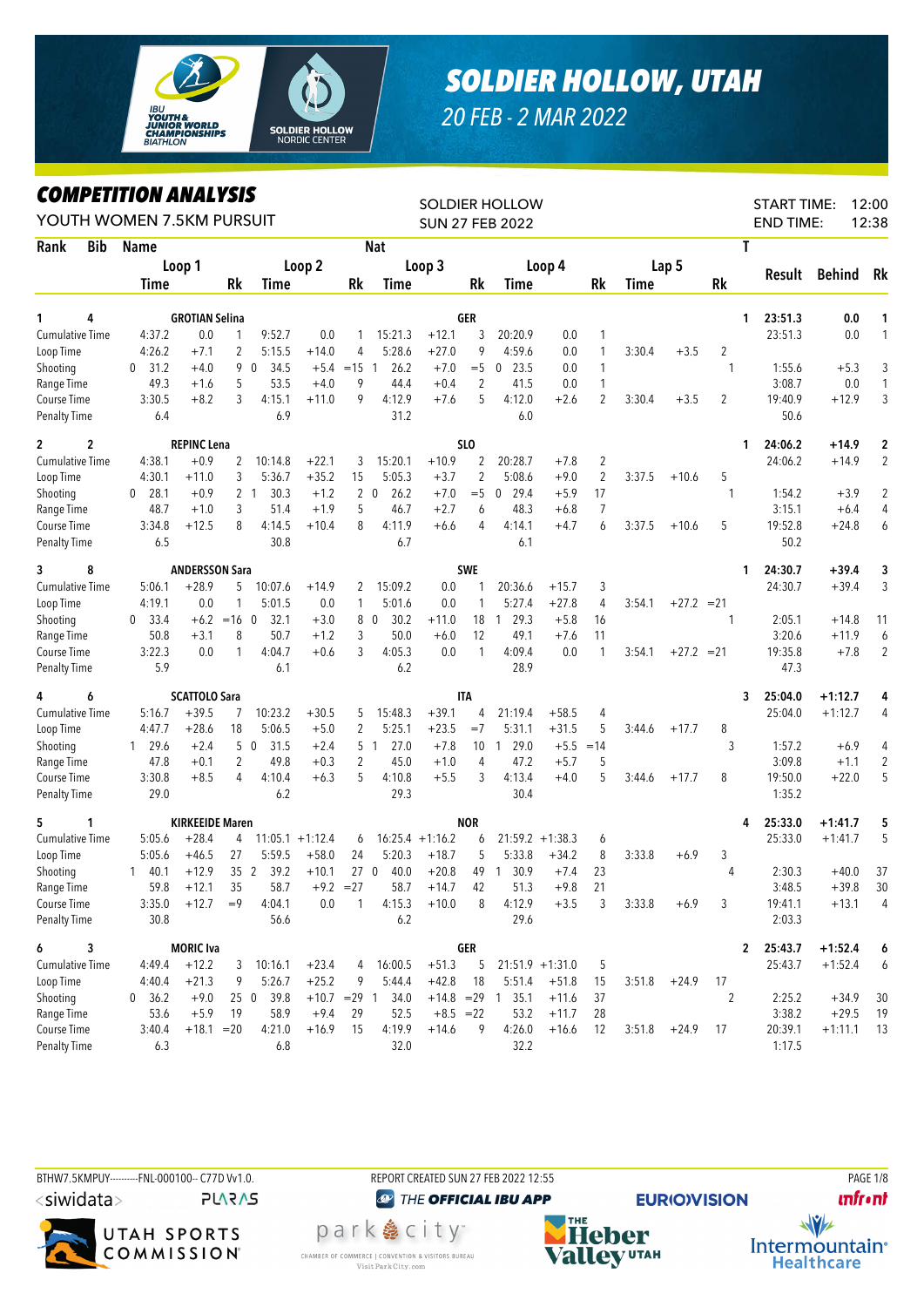| Bib<br>Rank                         | <b>Name</b>                                          |                                                              | <b>Nat</b>                      |                                                    |                                                       |                |                   | Т              |                   |                      |                |
|-------------------------------------|------------------------------------------------------|--------------------------------------------------------------|---------------------------------|----------------------------------------------------|-------------------------------------------------------|----------------|-------------------|----------------|-------------------|----------------------|----------------|
|                                     | Loop 1                                               | Loop 2                                                       |                                 | Loop 3                                             | Loop 4                                                |                | Lap 5             |                | Result            | Behind Rk            |                |
|                                     | Time                                                 | Rk<br><b>Time</b>                                            | Rk<br>Time                      | Rk                                                 | Time                                                  | Rk             | Time              | Rk             |                   |                      |                |
| 14<br>7                             |                                                      | <b>FEMSTEINEVIK Guro</b>                                     |                                 | <b>NOR</b>                                         |                                                       |                |                   | $\mathbf{2}$   | 26:44.7           | $+2:53.4$            | 7              |
| <b>Cumulative Time</b>              | $5:56.6 + 1:19.4$                                    | $11:16.9 + 1:24.2$<br>11                                     | 7                               | $17:37.0 +2:27.8$<br>10                            | 22:57.9<br>$+2:37.0$                                  | 7              |                   |                | 26:44.7           | $+2:53.4$            | $\overline{7}$ |
| Loop Time                           | 4:30.6<br>$+11.5$                                    | 4<br>5:20.3<br>$+18.8$                                       | 5<br>6:20.1                     | 32<br>$+1:18.5$                                    | 5:20.9<br>$+21.3$                                     | 3              | 3:46.8<br>$+19.9$ | 12             |                   |                      |                |
| Shooting                            | 32.4<br>$+5.2$<br>$\mathbf{0}$                       | 12 <sub>0</sub><br>33.2<br>$+4.1$                            | 10 <sub>2</sub><br>39.3         | $+20.1$<br>48                                      | $0$ 27.3<br>$+3.8$                                    | $\overline{7}$ |                   | 2              | 2:12.4            | $+22.1$              | 16             |
| Range Time<br>Course Time           | 52.0<br>$+4.3$<br>3:33.0<br>$+10.7$                  | 12<br>52.2<br>$+2.7$<br>5<br>4:22.1<br>$+18.0$               | 7<br>56.3<br>4:24.2<br>17       | 32<br>$+12.3$<br>$+18.9$<br>13                     | 48.9<br>$+7.4$<br>4:26.1<br>$+16.7$                   | $=9$<br>13     | 3:46.8<br>$+19.9$ | 12             | 3:29.4<br>20:32.2 | $+20.7$<br>$+1:04.2$ | 14<br>11       |
| <b>Penalty Time</b>                 | 5.6                                                  | 5.9                                                          | 59.6                            |                                                    | 5.8                                                   |                |                   |                | 1:17.0            |                      |                |
| 9<br>8                              |                                                      | <b>TANNHEIMER Julia</b>                                      |                                 | <b>GER</b>                                         |                                                       |                |                   | 6              | 26:47.4           | $+2:56.1$            | 8              |
| <b>Cumulative Time</b>              | 5:30.1<br>$+52.9$                                    | 8<br>$11:28.5 + 1:35.8$                                      | 10                              | $17:49.3 +2:40.1$<br>12                            | $23:20.5 + 2:59.6$                                    | 9              |                   |                | 26:47.4           | $+2:56.1$            | 8              |
| Loop Time                           | 4:40.1<br>$+21.0$<br>38.3<br>$+11.1$<br>$\mathbf{0}$ | 8<br>5:58.4<br>$+56.9$<br>30 <sub>2</sub><br>$+12.9$<br>42.0 | 23<br>6:20.8<br>36<br>3<br>34.0 | 33<br>$+1:19.2$<br>$+14.8$<br>$= 29$               | 5:31.2<br>$+31.6$<br>27.5<br>$\overline{1}$<br>$+4.0$ | 6<br>$=8$      | 3:26.9<br>0.0     | 1<br>6         | 2:22.0            | $+31.7$              | 25             |
| Shooting<br>Range Time              | 58.0<br>$+10.3$                                      | 28<br>59.9<br>$+10.4$                                        | 33<br>52.1                      | $+8.1$<br>$=18$                                    | 48.9<br>$+7.4$                                        | $=9$           |                   |                | 3:38.9            | $+30.2$              | 20             |
| Course Time                         | 3:36.4<br>$+14.1$                                    | 14<br>4:04.2<br>$+0.1$                                       | $\overline{2}$<br>4:07.4        | $\overline{2}$<br>$+2.1$                           | 4:13.1<br>$+3.7$                                      | 4              | 3:26.9<br>0.0     | 1              | 19:28.0           | 0.0                  | $\mathbf{1}$   |
| <b>Penalty Time</b>                 | 5.6                                                  | 54.2                                                         | 1:21.2                          |                                                    | 29.2                                                  |                |                   |                | 2:50.4            |                      |                |
| 5<br>9                              |                                                      | <b>NEDZA-KUBINIEC Anna</b>                                   |                                 | <b>POL</b>                                         |                                                       |                |                   | 6              | 26:59.9           | $+3:08.6$            | 9              |
| <b>Cumulative Time</b><br>Loop Time | 5:14.7<br>$+37.5$<br>4:58.7<br>$+39.6$               | $11:22.0 + 1:29.3$<br>6<br>23<br>6:07.3<br>$+1:05.8$         | 17:01.4<br>8<br>31<br>5:39.4    | $+1:52.2$<br>7<br>$+37.8$<br>15                    | 23:13.9<br>$+2:53.0$<br>6:12.5<br>$+1:12.9$           | 8<br>22        | $+19.1$<br>3:46.0 | 10             | 26:59.9           | $+3:08.6$            | 9              |
| Shooting                            | 34.3<br>$+7.1$<br>$\mathbf{1}$                       | $= 18$ 2<br>37.2<br>$+8.1$                                   | 23<br>30.7<br>-1                | $=20$<br>$+11.5$                                   | $\overline{2}$<br>34.2<br>$+10.7$                     | 34             |                   | 6              | 2:16.5            | $+26.2$              | 21             |
| Range Time                          | 51.7<br>$+4.0$                                       | 53.9<br>11<br>$+4.4$                                         | 48.3<br>11                      | $+4.3$<br>$=7$                                     | 52.1<br>$+10.6$                                       | $= 22$         |                   |                | 3:26.0            | $+17.3$              | 9              |
| Course Time                         | 3:37.9<br>$+15.6$                                    | 17<br>4:17.9<br>$+13.8$                                      | 13<br>4:21.1                    | $+15.8$<br>11                                      | 4:24.2<br>$+14.8$                                     | 10             | $+19.1$<br>3:46.0 | 10             | 20:27.1           | $+59.1$              | 10             |
| <b>Penalty Time</b>                 | 29.0                                                 | 55.5                                                         | 29.9                            |                                                    | 56.2                                                  |                |                   |                | 2:50.7            |                      |                |
| 10<br>10                            | <b>ANDEXER Anna</b>                                  |                                                              |                                 | <b>AUT</b>                                         |                                                       |                |                   | 5              | 27:00.3           | $+3:09.0$            | 10             |
| <b>Cumulative Time</b>              | $5:54.9 +1:17.7$<br>4:59.9<br>$+40.8$                | 10<br>$12:01.6 + 2:08.9$<br>24<br>$6:06.7 +1:05.2$           | 14<br>30<br>5:39.1              | $17:40.7 +2:31.5$<br>11<br>$+37.5$<br>13           | 23:22.6<br>$+3:01.7$<br>5:41.9<br>$+42.3$             | 10<br>9        | 3:37.7<br>$+10.8$ |                | 27:00.3           | $+3:09.0$            | 10             |
| Loop Time<br>Shooting               | 1, 39.7<br>$+12.5$                                   | $=33$ 2<br>38.0<br>$+8.9$                                    | 26<br>33.3<br>-1                | $+14.1$<br>28                                      | 31.5<br>$+8.0$<br>$\overline{1}$                      | $= 24$         |                   | 6<br>5         | 2:22.6            | $+32.3$              | $= 26$         |
| Range Time                          | 56.8<br>$+9.1$                                       | $=25$<br>58.3<br>$+8.8$                                      | $= 23$<br>52.5                  | $+8.5$<br>$= 22$                                   | 52.1<br>$+10.6$                                       | $= 22$         |                   |                | 3:39.7            | $+31.0$              | 21             |
| Course Time                         | 3:33.2<br>$+10.9$                                    | 4:13.1<br>$+9.0$<br>6                                        | 4:14.4<br>6                     | $\overline{7}$<br>$+9.1$                           | 4:19.9<br>$+10.5$                                     | 7              | 3:37.7<br>$+10.8$ | 6              | 19:58.3           | $+30.3$              | $\overline{7}$ |
| <b>Penalty Time</b>                 | 29.8                                                 | 55.3                                                         | 32.2                            |                                                    | 29.9                                                  |                |                   |                | 2:27.3            |                      |                |
| 23<br>11                            |                                                      | <b>CARPELLA Fabiana</b>                                      |                                 | <b>ITA</b>                                         |                                                       |                |                   | 3              | 27:30.5           | $+3:39.2$            | 11             |
| Cumulative Time<br>Loop Time        | $6:40.5 +2:03.3$<br>4:42.5<br>$+23.4$                | 17<br>11:54.6<br>$+2:01.9$<br>11<br>$+12.6$<br>5:14.1        | 12<br>3<br>5:11.3               | $17:05.9 +1:56.7$<br>8<br>3<br>$+9.7$              | $+3:24.6$<br>23:45.5<br>6:39.6<br>$+1:40.0$           | 11<br>36       | 3:45.0<br>$+18.1$ | 9              | 27:30.5           | $+3:39.2$            | 11             |
| Shooting                            | 38.1<br>$+10.9$<br>0                                 | 29 0<br>36.9<br>$+7.8$                                       | 220<br>31.0                     | 22<br>$+11.8$                                      | 3<br>36.5<br>$+13.0$                                  | 42             |                   | 3              | 2:22.6            | $+32.3$              | $=26$          |
| Range Time                          | 56.8<br>$+9.1$                                       | $= 25$<br>58.7<br>$+9.2$                                     | $= 27$<br>52.4                  | $+8.4$<br>21                                       | 54.6<br>$+13.1$                                       | 32             |                   |                | 3:42.5            | $+33.8$              | 25             |
| Course Time                         | 3:40.5<br>$+18.2$                                    | 22<br>4:09.6<br>$+5.5$                                       | 4:13.2<br>4                     | $+7.9$<br>6                                        | 4:20.1<br>$+10.7$                                     | 8              | 3:45.0<br>$+18.1$ | 9              | 20:08.4           | $+40.4$              | 9              |
| <b>Penalty Time</b>                 | 5.2                                                  | 5.8                                                          | 5.6                             |                                                    | 1:24.9                                                |                |                   |                | 1:41.7            |                      |                |
| 12<br>20                            |                                                      | <b>DIMITROVA Valentina</b>                                   |                                 | <b>BUL</b>                                         |                                                       |                |                   | 3              | 27:41.3           | $+3:50.0$            | - 12           |
| Cumulative Time<br>Loop Time        | $6:25.8 +1:48.6$<br>4:34.8<br>$+15.7$                | $11:46.4 + 1:53.7$<br>14<br>5:20.6<br>6<br>$+19.1$           | 11<br>6                         | $17:54.6 + 2:45.4$<br>13<br>$6:08.2 +1:06.6$<br>24 | $23:55.1 + 3:34.2$<br>$6:00.5 +1:00.9$                | 14<br>16       | 3:46.2<br>$+19.3$ | 11             | 27:41.3           | $+3:50.0$            | 12             |
| Shooting                            | $0$ 27.2<br>0.0                                      | $1\quad0$<br>29.1<br>0.0                                     | $1\quad2$<br>26.3               | $+7.1$                                             | 7 1 27.7<br>$+4.2 = 10$                               |                |                   | 3              | 1:50.3            | 0.0                  | $\mathbf{1}$   |
| Range Time                          | 47.7<br>0.0                                          | 1<br>49.5<br>0.0                                             | $\mathbf{1}$<br>45.5            | 5<br>$+1.5$                                        | 48.7<br>$+7.2$                                        | 8              |                   |                | 3:11.4            | $+2.7$               | 3              |
| Course Time                         | 3:41.6<br>$+19.3$                                    | 4:25.6<br>26<br>$+21.5$                                      | 4:22.1<br>20                    | $+16.8$<br>12                                      | 4:39.1<br>$+29.7$                                     | 22             | 3:46.2<br>$+19.3$ | 11             | 20:54.6           | $+1:26.6$            | 17             |
| <b>Penalty Time</b>                 | 5.5                                                  | 5.4                                                          | 1:00.6                          |                                                    | 32.6                                                  |                |                   |                | 1:44.3            |                      |                |
| 25<br>13                            | <b>SCATTOLO Ilaria</b><br>$7:02.1 + 2:24.9$          |                                                              |                                 | <b>ITA</b><br>$18:03.9 +2:54.7$                    |                                                       |                |                   | 1              | 27:43.5           | $+3:52.2$            | - 13           |
| <b>Cumulative Time</b><br>Loop Time | $+38.0$<br>4:57.1                                    | 21<br>$12:24.7 + 2:32.0$<br>20<br>5:22.6<br>$+21.1$          | 17<br>5:39.2<br>8               | 15<br>$+37.6$<br>14                                | $23:48.7 + 3:27.8$<br>5:44.8<br>$+45.2$               | 13<br>11       | $+27.9$<br>3:54.8 | 25             | 27:43.5           | $+3:52.2$            | 13             |
| Shooting                            | $+17.4$<br>144.6                                     | 40.2<br>51 0<br>$+11.1$                                      | 32 <sub>0</sub><br>40.8         | $+21.6$<br>51                                      | $0$ 42.1<br>$+18.6$                                   | 51             |                   | 1              | 2:47.8            | $+57.5$              | 50             |
| Range Time                          | 53.4<br>$+5.7$                                       | 59.8<br>18<br>$+10.3 = 31$                                   | 1:02.7                          | $+18.7$<br>52                                      | 1:03.5<br>$+22.0$                                     | 49             |                   |                | 3:59.4            | $+50.7$              | 38             |
| Course Time                         | 3:35.2<br>$+12.9$                                    | 11<br>4:17.1<br>$+13.0$                                      | 4:30.5<br>11                    | $+25.2$<br>21                                      | 4:35.4<br>$+26.0$                                     | 17             | 3:54.8<br>$+27.9$ | 25             | 20:53.0           | $+1:25.0$            | 15             |
| <b>Penalty Time</b>                 | 28.4                                                 | 5.7                                                          | 6.0                             |                                                    | 5.9                                                   |                |                   |                | 46.1              |                      |                |
| 13<br>14                            |                                                      | <b>SANDNAES Rebecca</b>                                      |                                 | <b>FIN</b>                                         |                                                       |                |                   | $\overline{2}$ | 27:50.3           | $+3:59.0$            | - 14           |
| <b>Cumulative Time</b><br>Loop Time | $5:53.4 +1:16.2$<br>4:33.4<br>$+14.3$                | $11:22.9 + 1:30.2$<br>9<br>5<br>5:29.5<br>$+28.0$            | 9<br>6:01.5<br>10               | $17:24.4 +2:15.2$<br>9<br>$+59.9$<br>21            | $23:47.9 + 3:27.0$<br>$6:23.5 +1:23.9$                | 12<br>28       | 4:02.4<br>$+35.5$ | 38             | 27:50.3           | $+3:59.0$            | -14            |
| Shooting                            | 30.2<br>$+3.0$<br>$\mathbf{0}$                       | 6 0<br>33.0<br>$+3.9$                                        | 30.5<br>9 1                     | $+11.3$                                            | 19 1 29.0<br>$+5.5$                                   | $=14$          |                   | $\overline{2}$ | 2:02.9            | $+12.6$              | $=9$           |
| Range Time                          | 49.9<br>$+2.2$                                       | 54.4<br>7<br>$+4.9$                                          | 14<br>53.3                      | $+9.3$<br>28                                       | 50.0<br>$+8.5$                                        | 15             |                   |                | 3:27.6            | $+18.9$              | 10             |
| Course Time                         | 3:37.7<br>$+15.4$                                    | 4:28.8<br>16<br>$+24.7$                                      | 4:32.1<br>25                    | $+26.8$<br>25                                      | 4:59.3<br>$+49.9$                                     | 43             | 4:02.4<br>$+35.5$ | 38             | 21:40.3           | $+2:12.3$            | 33             |
| Penalty Time                        | 5.8                                                  | 6.3                                                          | 36.1                            |                                                    | 34.2                                                  |                |                   |                | 1:22.5            |                      |                |

BTHW7.5KMPUY---------FNL-000100-- C77D W1.0. REPORT CREATED SUN 27 FEB 2022 12:55 PAGE 2022 12:55 <siwidata>

**PLARAS** 



**@** THE OFFICIAL IBU APP park e city<sup>®</sup>

CHAMBER OF COMMERCE | CONVENTION & VISITORS BUREAU<br>Visit Park City.com



**unfront** 

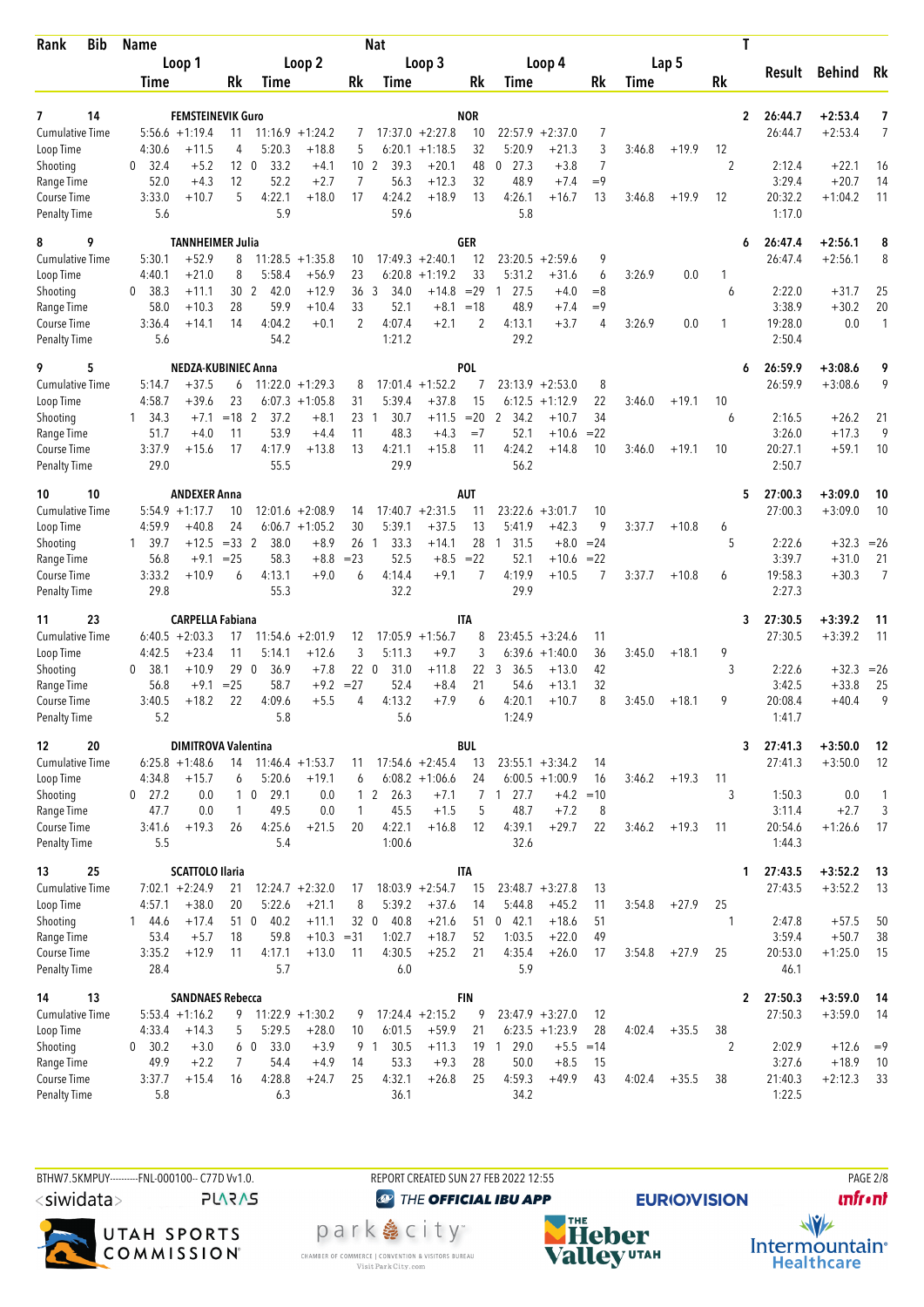| <b>Bib</b><br>Rank                  | <b>Name</b>                 |                                |                                         |                | <b>Nat</b>              |                               |                  |                                         |                          |        |              | Τ              |                    |                        |          |
|-------------------------------------|-----------------------------|--------------------------------|-----------------------------------------|----------------|-------------------------|-------------------------------|------------------|-----------------------------------------|--------------------------|--------|--------------|----------------|--------------------|------------------------|----------|
|                                     | Loop 1                      |                                | Loop 2                                  |                |                         | Loop 3                        |                  | Loop 4                                  |                          |        | Lap 5        |                | Result             | Behind                 | Rk       |
|                                     | Time                        | Rk                             | Time                                    | Rk             | Time                    |                               | Rk               | Time                                    | Rk                       | Time   |              | Rk             |                    |                        |          |
|                                     |                             |                                |                                         |                |                         |                               |                  |                                         |                          |        |              |                |                    |                        |          |
| 11<br>15<br><b>Cumulative Time</b>  | $6:16.7 + 1:39.5$           | <b>CRAMER Aurora</b><br>12     | $13:02.0 + 3:09.3$                      | 22             |                         | $18:26.5 + 3:17.3$            | <b>USA</b><br>17 | 24:15.0<br>$+3:54.1$                    | 15                       |        |              | 5              | 28:07.9<br>28:07.9 | $+4:16.6$<br>$+4:16.6$ | 15<br>15 |
| Loop Time                           | 5:05.7                      | 28<br>$+46.6$                  | 6:45.3<br>$+1:43.8$                     | 46             | 5:24.5                  | $+22.9$                       | 6                | 5:48.5<br>+48.9                         | 14                       | 3:52.9 | $+26.0$      | 18             |                    |                        |          |
| Shooting                            | $1 \quad 29.0$              | 4<br>$+1.8$                    | 3<br>31.7<br>$+2.6$                     | 6              | 31.5<br>$\mathbf{0}$    | $+12.3$                       | $= 25$           | 32.8<br>1                               | $+9.3$<br>$=29$          |        |              | 5              | 2:05.2             | $+14.9$                | 12       |
| Range Time                          | 48.8                        | $+1.1$<br>4                    | 51.6<br>$+2.1$                          | 6              | 53.1                    | $+9.1$                        | $= 25$           | 50.9                                    | $+9.4$<br>$=18$          |        |              |                | 3:24.4             | $+15.7$                | 8        |
| Course Time                         | 3:44.5                      | $+22.2$<br>31                  | 4:25.9<br>$+21.8$                       | 21             | 4:25.4                  | $+20.1$                       | 16               | 4:25.8<br>$+16.4$                       | 11                       | 3:52.9 | $+26.0$      | 18             | 20:54.5            | $+1:26.5$              | 16       |
| <b>Penalty Time</b>                 | 32.4                        |                                | 1:27.8                                  |                | 5.9                     |                               |                  | 31.8                                    |                          |        |              |                | 2:38.1             |                        |          |
| 16<br>16                            |                             | VAEHAESARJA Nea                |                                         |                |                         |                               | <b>FIN</b>       |                                         |                          |        |              | $\overline{2}$ | 28:08.9            | +4:17.6                | 16       |
| Cumulative Time                     | 6:21.4                      | $+1:44.2$<br>13                | $11:58.2 + 2:05.5$                      | 13             |                         | $18:05.5 + 2:56.3$            | 16               | 24:17.2 +3:56.3                         | 16                       |        |              |                | 28:08.9            | $+4:17.6$              | 16       |
| Loop Time                           | 4:47.4                      | +28.3<br>17                    | 5:36.8<br>$+35.3$                       | 16             | 6:07.3                  | $+1:05.7$                     | 23               | 6:11.7<br>$+1:12.1$                     | 21                       | 3:51.7 | $+24.8$      | 16             |                    |                        |          |
| Shooting                            | 0<br>34.3                   | $=18$ 0<br>$+7.1$              | 39.5<br>$+10.4$                         | 28             | 36.2<br>1               | $+17.0$                       | $=40$            | $+10.6$<br>1<br>34.1                    | 33                       |        |              | 2              | 2:24.2             | $+33.9$                | 29       |
| Range Time                          | 55.5                        | $+7.8$<br>22<br>32<br>$+24.1$  | 1:01.4<br>$+11.9$<br>4:29.5<br>$+25.4$  | 34<br>26       | 56.7<br>4:36.8          | $+12.7$<br>$+31.5$            | 33<br>33         | 55.1<br>$+13.6$<br>4:43.8<br>$+34.4$    | 34<br>30                 | 3:51.7 |              |                | 3:48.7<br>21:28.2  | $+40.0$<br>$+2:00.2$   | 31<br>28 |
| Course Time<br><b>Penalty Time</b>  | 3:46.4<br>5.5               |                                | 5.8                                     |                | 33.8                    |                               |                  | 32.8                                    |                          |        | $+24.8$      | 16             | 1:18.1             |                        |          |
|                                     |                             |                                |                                         |                |                         |                               |                  |                                         |                          |        |              |                |                    |                        |          |
| 17<br>28<br><b>Cumulative Time</b>  | $7:22.0 +2:44.8$            | <b>FICHTNER Marlene</b><br>23  | 12:55.2<br>$+3:02.5$                    |                | 18:50.8                 | $+3:41.6$                     | GER<br>22        | 24:24.5<br>$+4:03.6$                    | 17                       |        |              | 1              | 28:21.1<br>28:21.1 | $+4:29.8$<br>$+4:29.8$ | 17<br>17 |
| Loop Time                           | 4:45.0                      | $+25.9$<br>$=12$               | 5:33.2<br>$+31.7$                       | 20<br>12       | 5:55.6                  | $+54.0$                       | 20               | 5:33.7<br>$+34.1$                       | $\overline{7}$           | 3:56.6 | $+29.7 = 27$ |                |                    |                        |          |
| Shooting                            | 35.3<br>0                   | 230<br>$+8.1$                  | 39.8<br>$+10.7$                         | $=29$          | 29.5<br>$\overline{1}$  | $+10.3$                       | $=15$            | 29.9<br>$\mathbf{0}$                    | 20<br>$+6.4$             |        |              | 1              | 2:14.7             | $+24.4 = 18$           |          |
| Range Time                          | 58.7                        | 30<br>$+11.0$                  | 59.8<br>$+10.3$                         | $= 31$         | 51.3                    | $+7.3$                        | 16               | 52.1                                    | $= 22$<br>+10.6          |        |              |                | 3:41.9             | $+33.2$                | 23       |
| Course Time                         | 3:40.1                      | 19<br>$+17.8$                  | 4:27.5<br>$+23.4$                       | 24             | 4:30.4                  | $+25.1$                       | 20               | 4:35.6<br>$+26.2$                       | 18                       | 3:56.6 | $+29.7 = 27$ |                | 21:10.2            | $+1:42.2$              | 21       |
| <b>Penalty Time</b>                 | 6.1                         |                                | 5.9                                     |                | 33.9                    |                               |                  | 5.9                                     |                          |        |              |                | 52.0               |                        |          |
| 12<br>18                            |                             | <b>LAAGER Alessia</b>          |                                         |                |                         |                               | SUI              |                                         |                          |        |              | 5              | 28:41.8            | $+4:50.5$              | 18       |
| <b>Cumulative Time</b>              | $6:56.9 +2:19.7$            | 19                             | $12:17.9 + 2:25.2$                      | 16             |                         | $18:39.8 + 3:30.6$            | 19               | $24:47.7 + 4:26.8$                      | 18                       |        |              |                | 28:41.8            | $+4:50.5$              | 18       |
| Loop Time                           | $5:39.9 +1:20.8$            | 39                             | $+19.5$<br>5:21.0                       | 7              | 6:21.9                  | $+1:20.3$                     | 34               | $6:07.9 +1:08.3$                        | 18                       | 3:54.1 | $+27.2 = 21$ |                |                    |                        |          |
| Shooting                            | 2 38.7                      | 31<br>$+11.5$                  | $\overline{0}$<br>32.0<br>$+2.9$        | $\overline{7}$ | 2<br>30.7               | $+11.5$                       | $=20$            | 27.7<br>$\overline{1}$                  | $+4.2$<br>$=10$          |        |              | 5              | 2:09.3             | $+19.0$                | 14       |
| Range Time<br>Course Time           | 58.9<br>3:41.2              | 31<br>$+11.2$<br>$+18.9$<br>24 | 53.8<br>$+4.3$<br>4:21.4<br>$+17.3$     | 10<br>16       | 53.1<br>4:24.7          | $+9.1$<br>$+19.4$             | $= 25$<br>14     | 50.8<br>4:43.6<br>$+34.2$               | $+9.3$<br>$=16$<br>29    | 3:54.1 | $+27.2 = 21$ |                | 3:36.6<br>21:05.0  | $+27.9$<br>$+1:37.0$   | 17<br>18 |
| <b>Penalty Time</b>                 | 59.7                        |                                | 5.7                                     |                | 1:04.1                  |                               |                  | 33.4                                    |                          |        |              |                | 2:43.0             |                        |          |
|                                     |                             |                                |                                         |                |                         |                               |                  |                                         |                          |        |              |                |                    |                        |          |
| 31<br>19<br>Cumulative Time         | $7:31.8 + 2:54.6$           | PACEROVA Sara<br>25            | $13:01.5 + 3:08.8$                      | 21             | 18:41.5                 | $+3:32.3$                     | <b>SVK</b><br>20 | 25:05.3<br>$+4:44.4$                    | 21                       |        |              | 3              | 28:43.5<br>28:43.5 | $+4:52.2$<br>$+4:52.2$ | 19<br>19 |
| Loop Time                           | 4:45.8                      | $+26.7$<br>16                  | 5:29.7<br>$+28.2$                       | 11             | 5:40.0                  | $+38.4$                       | 16               | $6:23.8 + 1:24.2$                       | 29                       | 3:38.2 | $+11.3$      | 7              |                    |                        |          |
| Shooting                            | 42.8<br>0                   | $+15.6$<br>44                  | 47.6<br>$+18.5$<br>$\mathbf 0$          | 48             | 24.6<br>-1              | $+5.4$                        | 3                | 2 25.8                                  | $+2.3$<br>4              |        |              | 3              | 2:21.0             | $+30.7$                | 23       |
| Range Time                          | 1:05.6                      | $+17.9$<br>$=50$               | 1:05.9<br>$+16.4$                       | 45             | 44.7                    | $+0.7$                        | 3                | 45.8                                    | 3<br>$+4.3$              |        |              |                | 3:42.0             | $+33.3$                | 24       |
| Course Time                         | 3:35.0                      | $+12.7$<br>$=9$                | 4:18.3<br>$+14.2$                       | 14             | 4:25.3                  | $+20.0$                       | 15               | 4:41.4<br>$+32.0$                       | 25                       | 3:38.2 | $+11.3$      | 7              | 20:38.2            | $+1:10.2$              | 12       |
| <b>Penalty Time</b>                 | 5.1                         |                                | 5.5                                     |                | 29.9                    |                               |                  | 56.6                                    |                          |        |              |                | 1:37.3             |                        |          |
| 20<br>22                            |                             | <b>SKACANOVA Barbara</b>       |                                         |                |                         |                               | <b>SVK</b>       |                                         |                          |        |              | 3              | 28:47.9            | $+4:56.6$              | 20       |
| Cumulative Time                     | $6:58.8 + 2:21.6$           | 20                             | $12:34.3 + 2:41.6$                      | 18             |                         | $18:43.7 + 3:34.5$            | 21               | $24:59.5 +4:38.6$                       | 20                       |        |              |                | 28:47.9            | $+4:56.6$              | 20       |
| Loop Time                           | 5:04.8                      | $+45.7$<br>26                  | 5:35.5<br>$+34.0$                       | 13             |                         | $6:09.4 +1:07.8$              | 25               | $6:15.8 +1:16.2$                        | 24                       | 3:48.4 | $+21.5$      | 14             |                    |                        |          |
| Shooting<br>Range Time              | $1 \quad 37.0$<br>57.6      | $+9.8$ = 26 0<br>$+9.9$<br>27  | 40.7<br>$+11.6$<br>1:02.2<br>$+12.7$    | 36             | 33 1<br>41.7<br>1:01.1  | $+22.5$<br>$+17.1$            | 52<br>49         | 1, 35.6<br>$+12.1$<br>1:00.5<br>$+19.0$ | $= 38$<br>44             |        |              | 3              | 2:35.2<br>4:01.4   | $+44.9$<br>$+52.7$     | 43<br>41 |
| Course Time                         | 3:35.6                      | $+13.3$<br>12                  | 4:27.2<br>$+23.1$                       | 23             | 4:35.7                  | $+30.4$                       | 31               | 4:38.8<br>$+29.4$                       | 20                       | 3:48.4 | $+21.5$      | 14             | 21:05.7            | $+1:37.7$              | 19       |
| <b>Penalty Time</b>                 | 31.5                        |                                | 6.0                                     |                | 32.6                    |                               |                  | 36.5                                    |                          |        |              |                | 1:46.7             |                        |          |
| 21<br>21                            |                             | <b>HEIGL Selina</b>            |                                         |                |                         |                               | AUT              |                                         |                          |        |              | 4              | 28:55.0            | $+5:03.7$              | 21       |
| <b>Cumulative Time</b>              | $6:29.8 +1:52.6$            | 15                             | $12:08.6 + 2:15.9$                      | 15             |                         | $18:03.1 + 2:53.9$            | 14               | $24:58.4 + 4:37.5$                      | 19                       |        |              |                | 28:55.0            | $+5:03.7$              | 21       |
| Loop Time                           | 4:38.8                      | $+19.7$<br>7                   | 5:38.8<br>$+37.3$                       | 17             | 5:54.5                  | $+52.9$                       | 19               | $6:55.3 +1:55.7$                        | 46                       | 3:56.6 | $+29.7 = 27$ |                |                    |                        |          |
| Shooting                            | $0$ 32.5                    | $+5.3$<br>130                  | 40.0<br>$+10.9$                         |                | 27.5<br>31 <sub>1</sub> | $+8.3$                        | 12               | 3 34.4<br>$+10.9$                       | 35                       |        |              | 4              | 2:14.7             | $+24.4 = 18$           |          |
| Range Time                          | 52.9                        | $+5.2 = 15$                    | 1:01.7<br>$+12.2$                       | 35             | 50.1                    | $+6.1 = 13$                   |                  | 56.0<br>$+14.5$                         | 37                       |        |              |                | 3:40.7             | $+32.0$                | 22       |
| Course Time                         | 3:40.4<br>5.4               | $+18.1 = 20$                   | 4:31.8<br>$+27.7$<br>5.3                | 28             | 4:32.8<br>31.6          | $+27.5$                       | 27               | 4:33.4<br>$+24.0$<br>1:25.9             | 14                       | 3:56.6 | $+29.7 = 27$ |                | 21:15.0<br>2:08.3  | $+1:47.0$              | 23       |
| <b>Penalty Time</b>                 |                             |                                |                                         |                |                         |                               |                  |                                         |                          |        |              |                |                    |                        |          |
| 36<br>22                            |                             | <b>GOTVALDOVA Katerina</b>     |                                         |                |                         |                               | <b>CZE</b>       |                                         |                          |        |              | 3              | 29:09.9            | $+5:18.6$              | - 22     |
| <b>Cumulative Time</b><br>Loop Time | $7:44.1 + 3:06.9$<br>4:45.1 | 29<br>$+26.0$<br>14            | $13:33.2 + 3:40.5$<br>5:49.1<br>$+47.6$ | 26<br>19       | 5:19.6                  | $18:52.8 + 3:43.6$<br>$+18.0$ | 23<br>4          | $25:15.5 +4:54.6$<br>$6:22.7 +1:23.1$   | 22<br>27                 | 3:54.4 | $+27.5$      | 24             | 29:09.9            | $+5:18.6$              | 22       |
| Shooting                            | 0 30.4                      | $+3.2$                         | 34.5<br>7 1                             | $+5.4$ = 15 0  | 31.3                    | $+12.1$                       | $= 23$           | 2 24.5                                  | 2<br>$+1.0$              |        |              | 3              | 2:00.8             | $+10.5$                | 8        |
| Range Time                          | 51.6                        | $+3.9$<br>10                   | 54.3<br>$+4.8$                          | 13             | 44.0                    | 0.0                           | $\mathbf{1}$     | 45.7                                    | $\overline{2}$<br>$+4.2$ |        |              |                | 3:15.6             | $+6.9$                 | 5        |
| Course Time                         | 3:47.3                      | $+25.0$<br>37                  | 4:23.6<br>$+19.5$                       | 18             | 4:30.2                  | $+24.9$                       | 19               | 4:36.2<br>$+26.8$                       | 19                       | 3:54.4 | $+27.5$      | 24             | 21:11.7            | $+1:43.7$              | 22       |
| <b>Penalty Time</b>                 | 6.2                         |                                | 31.2                                    |                | 5.4                     |                               |                  | 1:00.8                                  |                          |        |              |                | 1:43.7             |                        |          |
|                                     |                             |                                |                                         |                |                         |                               |                  |                                         |                          |        |              |                |                    |                        |          |

BTHW7.5KMPUY---------FNL-000100-- C77D W1.0. REPORT CREATED SUN 27 FEB 2022 12:55 PAGE 3/8 <siwidata>

**PLARAS** 

UTAH SPORTS<br>COMMISSION®

**@** THE OFFICIAL IBU APP park e city<sup>®</sup> CHAMBER OF COMMERCE | CONVENTION & VISITORS BUREAU<br>Visit Park City.com



**unfront**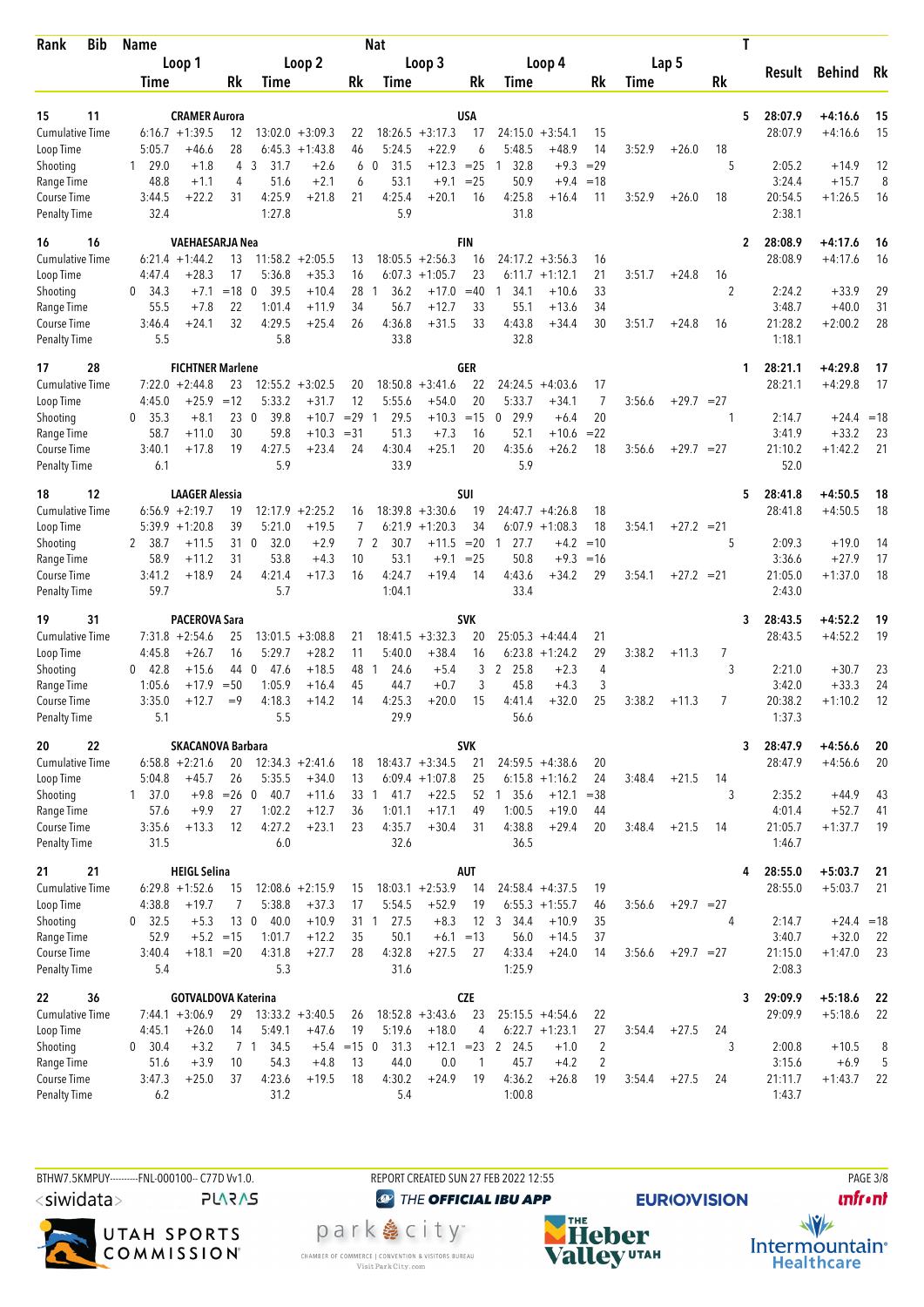| <b>Bib</b><br>Rank                  |    | <b>Name</b>                            |                                |                                                     |                 | Nat                 |                               |                  |                                          |                   |        |              | Τ  |                    |                        |          |
|-------------------------------------|----|----------------------------------------|--------------------------------|-----------------------------------------------------|-----------------|---------------------|-------------------------------|------------------|------------------------------------------|-------------------|--------|--------------|----|--------------------|------------------------|----------|
|                                     |    | Loop 1                                 |                                | Loop 2                                              |                 |                     | Loop 3                        |                  | Loop 4                                   |                   |        | Lap 5        |    |                    |                        |          |
|                                     |    | Time                                   | Rk                             | Time                                                | Rk              | Time                |                               | Rk               | Time                                     | Rk                | Time   |              | Rk | Result             | Behind                 | Rk       |
|                                     |    |                                        |                                |                                                     |                 |                     |                               |                  |                                          |                   |        |              |    |                    |                        |          |
| 23<br><b>Cumulative Time</b>        | 15 | $6:40.2 + 2:03.0$                      | <b>ARNET Chiara</b><br>16      | 12:49.9<br>$+2:57.2$                                | 19              |                     | $18:31.4 + 3:22.2$            | SUI<br>18        | $25:16.1 + 4:55.2$                       |                   |        |              | 4  | 29:21.2<br>29:21.2 | $+5:29.9$<br>$+5:29.9$ | 23<br>23 |
| Loop Time                           |    | 5:14.2                                 | 30<br>$+55.1$                  | $6:09.7 +1:08.2$                                    | 33              | 5:41.5              | $+39.9$                       | 17               | 6:44.7<br>$+1:45.1$                      | 23<br>41          | 4:05.1 | $+38.2$      | 40 |                    |                        |          |
| Shooting                            |    | 32.6<br>1                              | $14-1$<br>$+5.4$               | 36.1<br>$+7.0$                                      | 190             | 26.6                | $+7.4$                        | 8                | 2 27.5<br>$+4.0$                         | $= 8$             |        |              | 4  | 2:02.9             | $+12.6$                | $=9$     |
| Range Time                          |    | 52.6                                   | $+4.9$<br>$=13$                | 57.3<br>$+7.8$                                      | $=17$           | 49.2                | $+5.2$                        | $=10$            | 49.5<br>$+8.0$                           | 13                |        |              |    | 3:28.6             | $+19.9$                | 13       |
| Course Time                         |    | 3:48.1                                 | $+25.8$<br>40                  | 4:40.4<br>$+36.3$                                   | 39              | 4:46.6              | $+41.3$                       | 41               | 4:54.1<br>$+44.7$                        | 40                | 4:05.1 | $+38.2$      | 40 | 22:14.3            | $+2:46.3$              | 40       |
| <b>Penalty Time</b>                 |    | 33.4                                   |                                | 32.0                                                |                 | 5.6                 |                               |                  | 1:01.0                                   |                   |        |              |    | 2:12.2             |                        |          |
| 24                                  | 18 |                                        | <b>MARIC Kaja</b>              |                                                     |                 |                     |                               | SL <sub>0</sub>  |                                          |                   |        |              | 6  | 29:34.4            | $+5:43.1$              | 24       |
| Cumulative Time                     |    | $7:07.8 + 2:30.6$                      | 22                             | $13:30.6 + 3:37.9$                                  | 25              |                     | $18:55.7 + 3:46.5$            | 24               | $25:35.5 + 5:14.6$                       | 25                |        |              |    | 29:34.4            | $+5:43.1$              | 24       |
| Loop Time                           |    | $5:24.8 +1:05.7$                       | 33                             | $6:22.8 +1:21.3$                                    | 41              | 5:25.1              | $+23.5$                       | $=7$             | $+1:40.2$<br>6:39.8                      | 37                | 3:58.9 | $+32.0$      | 31 |                    |                        |          |
| Shooting                            |    | 2 28.7                                 | 3<br>$+1.5$                    | 2<br>34.2<br>$+5.1$                                 | 14 <sub>0</sub> | 35.2                | $+16.0$                       | $= 33$           | 2<br>30.7<br>$+7.2$                      | $= 21$            |        |              | 6  | 2:09.0             | $+18.7$                | 13       |
| Range Time                          |    | 49.7<br>3:36.3                         | $+2.0$<br>6<br>13              | 57.1<br>$+7.6$<br>4:24.2<br>$+20.1$                 | 16<br>19        | 52.5<br>4:26.6      | $+8.5$<br>$+21.3$             | $= 22$<br>17     | 53.1<br>$+11.6$<br>4:42.2<br>$+32.8$     | 27<br>26          | 3:58.9 | $+32.0$      | 31 | 3:32.4<br>21:08.2  | $+23.7$<br>$+1:40.2$   | 15<br>20 |
| Course Time<br><b>Penalty Time</b>  |    | 58.8                                   | $+14.0$                        | 1:01.5                                              |                 | 6.0                 |                               |                  | 1:04.5                                   |                   |        |              |    | 3:10.8             |                        |          |
|                                     |    |                                        |                                |                                                     |                 |                     |                               |                  |                                          |                   |        |              |    |                    |                        |          |
| 25<br><b>Cumulative Time</b>        | 19 | $7:28.1 + 2:50.9$                      | <b>PINTER Lena</b><br>24       | $13:33.3 + 3:40.6$                                  | 27              |                     | $19:47.2 +4:38.0$             | AUT<br>27        | 25:35.3<br>$+5:14.4$                     | 24                |        |              | 4  | 29:37.6<br>29:37.6 | $+5:46.3$<br>$+5:46.3$ | 25<br>25 |
| Loop Time                           |    | $5:43.1 + 1:24.0$                      | 41                             | $6:05.2 +1:03.7$                                    | 27              | 6:13.9              | $+1:12.3$                     | 30               | $+48.5$<br>5:48.1                        | 12                | 4:02.3 | $+35.4$      | 37 |                    |                        |          |
| Shooting                            |    | 2 37.0                                 | $+9.8$<br>$=26$                | 37.7<br>$+8.6$<br>-1                                | 25              | 35.2<br>1           | $+16.0$                       | $= 33$           | 45.1<br>$+21.6$<br>0                     | 54                |        |              | 4  | 2:35.1             | $+44.8$                | 42       |
| Range Time                          |    | 58.3                                   | 29<br>$+10.6$                  | 59.3<br>$+9.8$                                      | 30              | 57.9                | $+13.9$                       | 37               | 52.9<br>$+11.4$                          | 26                |        |              |    | 3:48.4             | $+39.7$                | 29       |
| Course Time                         |    | 3:47.1                                 | $+24.8$<br>$=34$               | 4:32.5<br>$+28.4 = 30$                              |                 | 4:41.0              | $+35.7$                       | 37               | 4:49.0<br>$+39.6$                        | 36                | 4:02.3 | $+35.4$      | 37 | 21:51.9            | $+2:23.9$              | 36       |
| <b>Penalty Time</b>                 |    | 57.7                                   |                                | 33.4                                                |                 | 34.9                |                               |                  | 6.2                                      |                   |        |              |    | 2:12.3             |                        |          |
| 26                                  | 7  |                                        | <b>ZORC Kaja</b>               |                                                     |                 |                     |                               | SLO              |                                          |                   |        |              | 8  | 29:43.3            | $+5:52.0$              | 26       |
| <b>Cumulative Time</b>              |    | $7:42.5 +3:05.3$                       | 28                             | $13:44.8 + 3:52.1$                                  | 28              |                     | $19:57.7 + 4:48.5$            | 28               | $26:07.7 + 5:46.8$                       | 28                |        |              |    | 29:43.3            | $+5:52.0$              | 26       |
| Loop Time                           |    | $7:04.5 +2:45.4$                       | 57                             | 6:02.3<br>$+1:00.8$                                 | 25              | 6:12.9              | $+1:11.3$                     | 29               | $6:10.0 + 1:10.4$                        | 19                | 3:35.6 | $+8.7$       | 4  |                    |                        |          |
| Shooting                            |    | 2 40.8                                 | $+13.6$<br>36 2                | 30.8<br>$+1.7$                                      | 3               | 2<br>31.5           | $+12.3$                       | $= 25$           | 2<br>32.1<br>$+8.6$                      | 27                |        |              | 8  | 2:15.3             | $+25.0$                | 20       |
| Range Time<br>Course Time           |    | 59.3<br>3:34.3                         | 33<br>$+11.6$<br>$+12.0$<br>7  | 50.8<br>$+1.3$<br>4:13.4<br>$+9.3$                  | 4<br>7          | 53.2<br>4:20.6      | $+9.2$<br>$+15.3$             | 27<br>10         | 51.0<br>$+9.5$<br>4:20.5<br>$+11.1$      | 20<br>9           | 3:35.6 | $+8.7$       | 4  | 3:34.3<br>20:04.4  | $+25.6$<br>$+36.4$     | 16<br>8  |
| <b>Penalty Time</b>                 |    | 2:30.8                                 |                                | 58.1                                                |                 | 59.1                |                               |                  | 58.5                                     |                   |        |              |    | 5:26.6             |                        |          |
|                                     |    |                                        |                                |                                                     |                 |                     |                               |                  |                                          |                   |        |              |    |                    |                        |          |
| 27<br>Cumulative Time               | 26 | $7:51.6 + 3:14.4$                      | <b>STAVIK Emilie</b><br>30     | $13:45.8 + 3:53.1$                                  | 29              |                     | $19:21.6 +4:12.4$             | <b>NOR</b><br>25 | 26:04.3<br>$+5:43.4$                     | 27                |        |              | 5  | 29:58.4<br>29:58.4 | $+6:07.1$<br>$+6:07.1$ | 27<br>27 |
| Loop Time                           |    | $5:29.6 +1:10.5$                       | 35                             | 5:54.2<br>$+52.7$                                   | 21              | 5:35.8              | $+34.2$                       | 11               | 6:42.7<br>$+1:43.1$                      | 40                | 3:54.1 | $+27.2 = 21$ |    |                    |                        |          |
| Shooting                            |    | 2 43.5                                 | 49<br>$+16.3$                  | 41.1<br>$+12.0$<br>-1                               | 35              | 36.6<br>$\mathbf 0$ | $+17.4$                       | 43               | 2 41.3<br>$+17.8$                        | $=49$             |        |              | 5  | 2:42.7             | $+52.4$                | 49       |
| Range Time                          |    | 1:04.2                                 | $+16.5$<br>47                  | 1:03.9<br>$+14.4$                                   | 43              | 1:00.2              | $+16.2$                       | 46               | 1:05.7<br>$+24.2$                        | 52                |        |              |    | 4:14.0             | $+1:05.3$              | 51       |
| Course Time                         |    | 3:29.2                                 | $+6.9$<br>2                    | 4:17.2<br>$+13.1$                                   | 12              | 4:29.6              | $+24.3$                       | 18               | 4:35.2<br>$+25.8$                        | 16                | 3:54.1 | $+27.2 = 21$ |    | 20:45.3            | $+1:17.3$              | 14       |
| <b>Penalty Time</b>                 |    | 56.1                                   |                                | 33.1                                                |                 | 5.9                 |                               |                  | 1:01.8                                   |                   |        |              |    | 2:37.0             |                        |          |
| 28                                  | 24 |                                        | <b>PAVLU Katerina</b>          |                                                     |                 |                     |                               | <b>CZE</b>       |                                          |                   |        |              | 3  | 30:02.8            | $+6:11.5$              | 28       |
| Cumulative Time                     |    | $6:48.0 + 2:10.8$                      | 18                             | $13:06.7 + 3:14.0$                                  | 23              | $19:31.2 +4:22.0$   |                               | 26               | $25:52.1 + 5:31.2$                       | 26                |        |              |    | 30:02.8            | $+6:11.5$              | 28       |
| Loop Time                           |    | 4:45.0                                 | $+25.9 = 12$                   | $6:18.7 +1:17.2$                                    | 38              |                     | $6:24.5 +1:22.9$              | 37               | $6:20.9 +1:21.3$                         | 26                | 4:10.7 | $+43.8$      | 45 |                    |                        |          |
| Shooting<br>Range Time              |    | $0$ 41.2<br>1:02.6                     | $+14.0$<br>38<br>$+14.9$<br>41 | 52.7<br>$+23.6$<br>$\overline{1}$<br>57.7<br>$+8.2$ | 54 1<br>20      | 36.2<br>58.1        | $+17.0$<br>$+14.1$            | $=40$<br>38      | 28.9<br>$+5.4$<br>$\overline{1}$<br>50.8 | 13<br>$+9.3 = 16$ |        |              | 3  | 2:39.2<br>3:49.2   | $+48.9$<br>$+40.5$     | 45<br>32 |
| Course Time                         |    | 3:36.7                                 | $+14.4$<br>15                  | 4:46.0<br>$+41.9$                                   | 46              | 4:52.0              | $+46.7$                       | 45               | 4:52.9<br>$+43.5$                        | 39                | 4:10.7 | $+43.8$      | 45 | 22:18.3            | $+2:50.3$              | 42       |
| <b>Penalty Time</b>                 |    | 5.6                                    |                                | 34.9                                                |                 | 34.3                |                               |                  | 37.2                                     |                   |        |              |    | 1:52.1             |                        |          |
| 29                                  | 35 |                                        | <b>PERREN Marlene Sophie</b>   |                                                     |                 |                     |                               | SUI              |                                          |                   |        |              | 3  | 30:05.6            | $+6:14.3$              | 29       |
| <b>Cumulative Time</b>              |    | $8:19.2 + 3:42.0$                      | 33                             | $14:25.8 + 4:33.1$                                  | 33              |                     | $20:30.6 + 5:21.4$            | 32               | $26:12.6 + 5:51.7$                       | 29                |        |              |    | 30:05.6            | $+6:14.3$              | 29       |
| Loop Time                           |    | $5:25.2 +1:06.1$                       | 34                             | $6:06.6 +1:05.1$                                    | 29              |                     | $6:04.8 +1:03.2$              | 22               | 5:42.0<br>$+42.4$                        | 10                | 3:53.0 | $+26.1$      | 19 |                    |                        |          |
| Shooting                            |    | 142.1                                  | $+14.9$<br>41 1                | 37.6<br>$+8.5$                                      | 24 1            | 36.0                | $+16.8$                       | 39               | 0 33.8<br>$+10.3$                        | 32                |        |              | 3  | 2:29.7             | $+39.4$                | 35       |
| Range Time                          |    | 1:03.5                                 | $+15.8$<br>$=44$               | 58.3<br>$+8.8$                                      | $= 23$          | 58.4                | $+14.4$                       | 41               | 56.2<br>$+14.7$                          | 38                |        |              |    | 3:56.4             | $+47.7$                | 37       |
| Course Time                         |    | 3:49.3<br>32.4                         | $+27.0$<br>41                  | 4:34.4<br>$+30.3$<br>33.9                           | 34              | 4:34.3<br>32.1      | $+29.0$                       | 29               | 4:40.5<br>$+31.1$<br>5.3                 | 23                | 3:53.0 | $+26.1$      | 19 | 21:31.5<br>1:43.9  | $+2:03.5$              | 29       |
| <b>Penalty Time</b>                 |    |                                        |                                |                                                     |                 |                     |                               |                  |                                          |                   |        |              |    |                    |                        |          |
| 30                                  | 17 |                                        | <b>MAKOVINYOVA Kristina</b>    |                                                     |                 |                     |                               | <b>SVK</b>       |                                          |                   |        |              | 6  | 30:18.5            | $+6:27.2$              | - 30     |
| <b>Cumulative Time</b><br>Loop Time |    | $8:27.0 + 3:49.8$<br>$6:46.0 + 2:26.9$ | 34<br>56                       | $14:48.5 + 4:55.8$<br>$6:21.5 +1:20.0$              | 35<br>39        | 5:31.8              | $20:20.3 + 5:11.1$<br>$+30.2$ | 31<br>10         | $26:24.6 + 6:03.7$<br>$6:04.3 +1:04.7$   | 30<br>17          | 3:53.9 | $+27.0$      | 20 | 30:18.5            | $+6:27.2$              | 30       |
| Shooting                            |    | 4 42.0                                 | $+14.8$<br>40 1                | 47.0<br>$+17.9$                                     | 47 0            | 26.7                | $+7.5$                        |                  | 9 1 29.6                                 | $+6.1 = 18$       |        |              | 6  | 2:25.4             | $+35.1$                | 31       |
| Range Time                          |    | 1:04.8                                 | 49<br>$+17.1$                  | 1:06.6<br>$+17.1$                                   | 48              | 48.3                | $+4.3$                        | $=7$             | 50.9<br>$+9.4$                           | $=18$             |        |              |    | 3:50.6             | $+41.9$                | 33       |
| Course Time                         |    | 3:47.1                                 | $+24.8 = 34$                   | 4:40.8<br>$+36.7$                                   | 41              | 4:37.3              | $+32.0$                       | 34               | 4:40.6<br>$+31.2$                        | 24                | 3:53.9 | $+27.0$      | 20 | 21:39.7            | $+2:11.7$              | 32       |
| <b>Penalty Time</b>                 |    | 1:54.1                                 |                                | 34.1                                                |                 | 6.1                 |                               |                  | 32.7                                     |                   |        |              |    | 3:07.2             |                        |          |
|                                     |    |                                        |                                |                                                     |                 |                     |                               |                  |                                          |                   |        |              |    |                    |                        |          |

BTHW7.5KMPUY---------FNL-000100-- C77D W1.0. REPORT CREATED SUN 27 FEB 2022 12:55 PAGE 4/8 <siwidata>

**PLARAS** 



**@** THE OFFICIAL IBU APP

park e city<sup>®</sup> CHAMBER OF COMMERCE | CONVENTION & VISITORS BUREAU<br>Visit Park City.com



**unfront**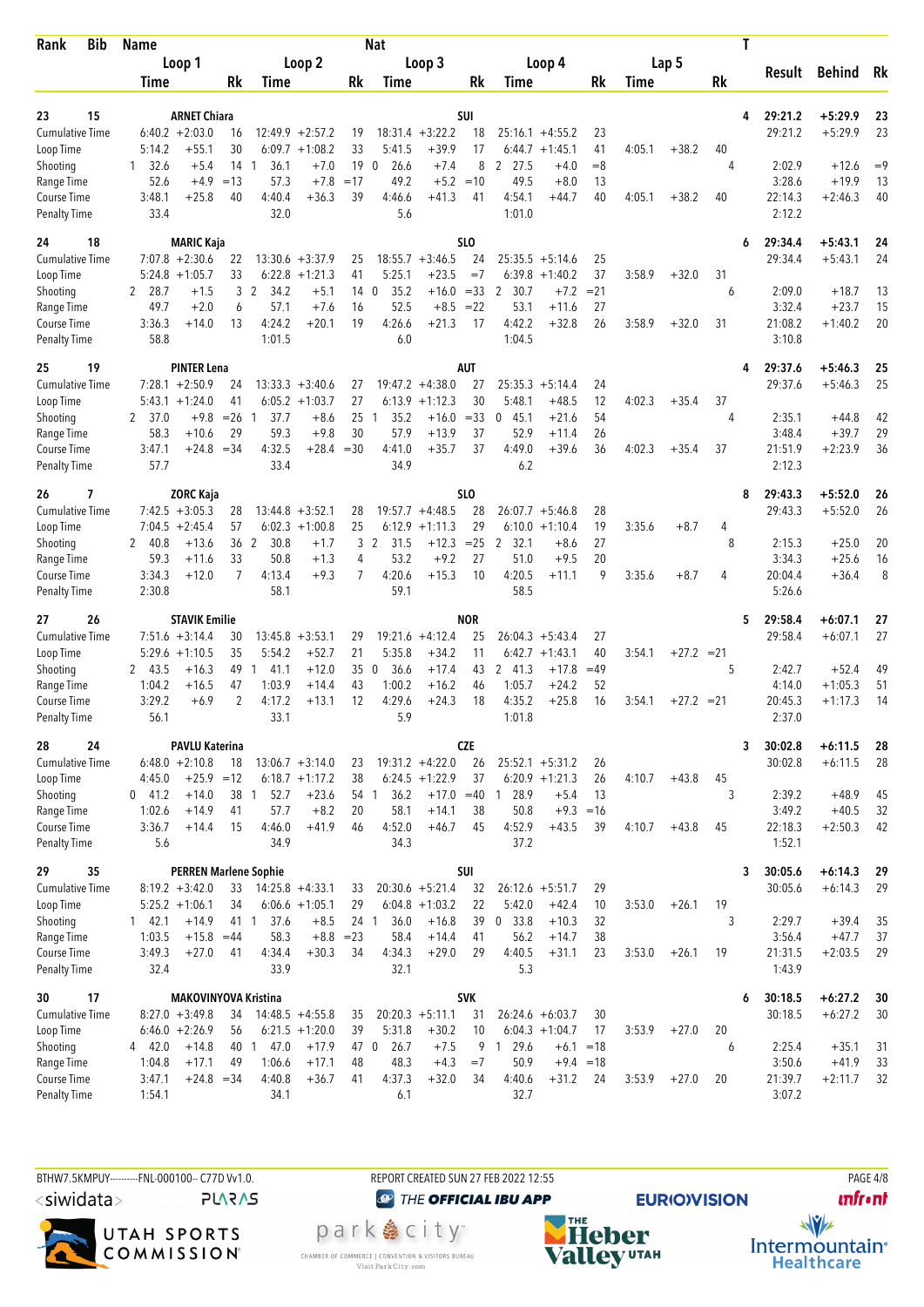| <b>Bib</b><br>Rank                 | <b>Name</b>            |                                   |                          |                    |                 | <b>Nat</b>       |                      |            |                    |                      |             |        |                   |                | Τ                       |                        |          |
|------------------------------------|------------------------|-----------------------------------|--------------------------|--------------------|-----------------|------------------|----------------------|------------|--------------------|----------------------|-------------|--------|-------------------|----------------|-------------------------|------------------------|----------|
|                                    | Loop 1                 |                                   |                          | Loop 2             |                 |                  | Loop 3               |            |                    | Loop 4               |             |        | Lap 5             |                |                         |                        | Rk       |
|                                    | Time                   | Rk                                | Time                     |                    | Rk              | Time             |                      | Rk         | Time               |                      | Rk          | Time   |                   | Rk             | Result                  | <b>Behind</b>          |          |
|                                    |                        |                                   |                          |                    |                 |                  |                      |            |                    |                      |             |        |                   |                |                         |                        |          |
| 34<br>31<br><b>Cumulative Time</b> | $7:34.3 +2:57.1$       | <b>HAEMAELAEINEN Inka</b><br>26   |                          | $13:22.1 + 3:29.4$ | 24              |                  | $19:58.9 +4:49.7$    | FIN<br>29  | 26:43.8            | $+6:22.9$            | 31          |        |                   |                | 30:46.3<br>5<br>30:46.3 | $+6:55.0$<br>$+6:55.0$ | 31<br>31 |
| Loop Time                          | 4:41.3                 | $+22.2$<br>10                     | 5:47.8                   | $+46.3$            | 18              | 6:36.8           | $+1:35.2$            | 41         | 6:44.9             | $+1:45.3$            | 42          | 4:02.5 | $+35.6$           | 39             |                         |                        |          |
| Shooting                           | 31.3<br>0              | +4.1                              | 10 <sub>1</sub><br>36.4  | $+7.3$             | 20              | 2<br>37.8        | $+18.6$              | 46         | 2 33.1             | $+9.6$               | 31          |        |                   | 5              | 2:18.7                  | $+28.4$                | 22       |
| Range Time                         | 51.2                   | $+3.5$                            | 9<br>58.0                | $+8.5$             | 22              | 1:00.5           | $+16.5$              | 48         | 55.8               | $+14.3$              | 36          |        |                   |                | 3:45.5                  | $+36.8$                | 27       |
| Course Time                        | 3:43.6                 | $+21.3$<br>28                     | 4:16.8                   | $+12.7$            | 10              | 4:32.3           | $+27.0$              | 26         | 4:43.4             | $+34.0$              | 28          | 4:02.5 | $+35.6$           | 39             | 21:18.6                 | $+1:50.6$              | 24       |
| <b>Penalty Time</b>                | 6.4                    |                                   | 32.9                     |                    |                 | 1:04.0           |                      |            | 1:05.7             |                      |             |        |                   |                | 2:49.2                  |                        |          |
| 33<br>32                           |                        | <b>MARINO Anna</b>                |                          |                    |                 |                  |                      | <b>CAN</b> |                    |                      |             |        |                   |                | 5<br>31:41.6            | $+7:50.3$              | 32       |
| Cumulative Time                    | $7:37.5 +3:00.3$       | 27                                |                          | $13:49.3 + 3:56.6$ | 30              |                  | $20:12.7 + 5:03.5$   | 30         |                    | $27:32.4$ +7:11.5    | 32          |        |                   |                | 31:41.6                 | $+7:50.3$              | 32       |
| Loop Time                          | 4:45.5                 | $+26.4$<br>15                     | 6:11.8                   | $+1:10.3$          | 35              | 6:23.4           | $+1:21.8$            | 36         | 7:19.7             | $+2:20.1$            | 52          | 4:09.2 | $+42.3$           | 44             |                         |                        |          |
| Shooting                           | 0<br>33.4              | $+6.2$<br>$=16$                   | 33.6<br>-1               | $+4.5$             | 11              | 35.3<br>1        | $+16.1$              | $=35$      | 3<br>29.6          | $+6.1$               | $=18$       |        |                   | 5              | 2:12.2                  | $+21.9$                | 15       |
| Range Time                         | 54.4<br>3:44.2         | 21<br>$+6.7$<br>$+21.9$<br>29     | 58.6<br>4:39.4           | $+9.1$<br>$+35.3$  | 26<br>37        | 57.5<br>4:50.9   | $+13.5$<br>$+45.6$   | 35<br>43   | 52.5<br>4:56.8     | $+11.0$<br>$+47.4$   | 25<br>42    | 4:09.2 | $+42.3$           | 44             | 3:43.0<br>22:20.5       | $+34.3$<br>$+2:52.5$   | 26<br>43 |
| Course Time<br><b>Penalty Time</b> | 6.9                    |                                   | 33.8                     |                    |                 | 34.9             |                      |            | 1:30.3             |                      |             |        |                   |                | 2:46.0                  |                        |          |
|                                    |                        |                                   |                          |                    |                 |                  |                      |            |                    |                      |             |        |                   |                |                         |                        |          |
| 51<br>33<br><b>Cumulative Time</b> | $9:37.5 + 5:00.3$      | <b>GREEN Moira</b><br>44          |                          | $16:27.5 + 6:34.8$ |                 | 22:04.6          |                      | CAN<br>39  |                    |                      |             |        |                   |                | 31:53.3<br>3<br>31:53.3 | $+8:02.0$<br>$+8:02.0$ | 33<br>33 |
| Loop Time                          | $5:20.5 +1:01.4$       | 32                                | 6:50.0                   | $+1:48.5$          | 48<br>47        | 5:37.1           | $+6:55.4$<br>$+35.5$ | 12         | 27:53.0<br>5:48.4  | $+7:32.1$<br>$+48.8$ | 34<br>13    | 4:00.3 | $+33.4$           | 33             |                         |                        |          |
| Shooting                           | $1 \quad 43.3$         | $+16.1$                           | $=47$ 2<br>54.9          | $+25.8$            | 55 0            | 36.7             | $+17.5$              | 44         | 0, 36.2            | $+12.7$              | 41          |        |                   | 3              | 2:51.2                  | $+1:00.9$              | 51       |
| Range Time                         | 1:05.8                 | 52<br>$+18.1$                     | 1:16.7                   | $+27.2$            | 55              | 59.4             | $+15.4$              | 44         | 59.1               | $+17.6$              | $=41$       |        |                   |                | 4:21.0                  | $+1:12.3$              | 52       |
| Course Time                        | 3:44.4                 | 30<br>$+22.1$                     | 4:35.1                   | $+31.0$            | 35              | 4:31.9           | $+26.6$              | 24         | 4:43.9             | $+34.5$              | 31          | 4:00.3 | $+33.4$           | 33             | 21:35.6                 | $+2:07.6$              | 30       |
| <b>Penalty Time</b>                | 30.3                   |                                   | 58.1                     |                    |                 | 5.8              |                      |            | 5.4                |                      |             |        |                   |                | 1:39.7                  |                        |          |
| 32<br>34                           |                        | YOLOVA Stefani                    |                          |                    |                 |                  |                      | <b>BUL</b> |                    |                      |             |        |                   |                | 32:13.9<br>7            | $+8:22.6$              | 34       |
| Cumulative Time                    | $8:45.6 + 4:08.4$      | 37                                |                          | $15:28.3 + 5:35.6$ | 41              |                  | $21:38.0 + 6:28.8$   | 37         |                    | $28:16.9$ +7:56.0    | 35          |        |                   |                | 32:13.9                 | $+8:22.6$              | 34       |
| Loop Time                          | $5:55.6 + 1:36.5$      | 46                                |                          | $6:42.7 + 1:41.2$  | 44              |                  | $6:09.7 +1:08.1$     | 26         |                    | $6:38.9 +1:39.3$     | 34          | 3:57.0 | $+30.1$           | 29             |                         |                        |          |
| Shooting                           | 2 47.0                 | 55<br>$+19.8$                     | 2<br>51.9                | $+22.8$            | 53              | 44.9<br>1        | $+25.7$              | 53         | 2 45.0             | $+21.5$              | 53          |        |                   | 7              | 3:08.9                  | $+1:18.6$              | 55       |
| Range Time<br>Course Time          | 1:06.9<br>3:49.4       | 54<br>$+19.2$<br>$+27.1$<br>$=42$ | 1:13.1<br>4:30.5         | $+23.6$<br>$+26.4$ | $= 53$<br>27    | 1:04.2<br>4:33.2 | $+20.2$<br>$+27.9$   | 53<br>28   | 1:06.5<br>4:34.0   | $+25.0$<br>$+24.6$   | 53<br>15    | 3:57.0 | $+30.1$           | 29             | 4:30.7<br>21:24.1       | $+1:22.0$<br>$+1:56.1$ | 53<br>27 |
| <b>Penalty Time</b>                | 59.2                   |                                   | 59.0                     |                    |                 | 32.3             |                      |            | 58.4               |                      |             |        |                   |                | 3:29.0                  |                        |          |
|                                    |                        |                                   |                          |                    |                 |                  |                      |            |                    |                      |             |        |                   |                |                         |                        |          |
| 44<br>35<br><b>Cumulative Time</b> | $8:51.6 +4:14.4$       | <b>KARSNA Mirtel</b><br>40        |                          | $14:57.5 + 5:04.8$ | 37              |                  | $21:29.2 + 6:20.0$   | EST<br>36  |                    | $27:43.2 +7:22.3$    | 33          |        |                   |                | 32:17.8<br>1<br>32:17.8 | $+8:26.5$<br>$+8:26.5$ | 35<br>35 |
| Loop Time                          | 5:04.6                 | 25<br>$+45.5$                     |                          | $6:05.9 +1:04.4$   | 28              |                  | $6:31.7 +1:30.1$     | 39         | 6:14.0             | $+1:14.4$            | 23          |        | $4:34.6 +1:07.7$  | 54             |                         |                        |          |
| Shooting                           | $0$ 42.5               | $+15.3$                           | 42 0<br>42.8             | $+13.7$            | $=39$           | 29.5             | $+10.3 = 15$         |            | 27.8<br>0          | $+4.3$               | 12          |        |                   |                | 2:22.7                  | $+32.4$                | 28       |
| Range Time                         | 1:02.8                 | $+15.1$<br>42                     | 1:03.6                   | $+14.1$            | 41              | 50.1             | $+6.1$               | $=13$      | 49.8               | $+8.3$               | 14          |        |                   |                | 3:46.3                  | $+37.6$                | 28       |
| Course Time                        | 3:55.8                 | $+33.5$<br>52                     | 4:55.3                   | $+51.2$            | 51              | 5:05.7           | $+1:00.4 = 53$       |            | 5:17.9             | $+1:08.5$            | 53          |        | $4:34.6 + 1:07.7$ | 54             | 23:49.3                 | $+4:21.3$              | 54       |
| <b>Penalty Time</b>                | 6.0                    |                                   | 6.9                      |                    |                 | 35.8             |                      |            | 6.3                |                      |             |        |                   |                | 55.2                    |                        |          |
| 39<br>36                           |                        | SKROBISZEWSKA Barbara             |                          |                    |                 |                  |                      | POL        |                    |                      |             |        |                   |                | 7<br>32:25.6            | $+8:34.3$              | 36       |
| Cumulative Time                    | $9:01.5 +4:24.3$       |                                   | $42$ 14:37.2 $+4:44.5$   |                    | 34              |                  | $21:00.2 + 5:51.0$   | 33         | $28:24.0 + 8:03.1$ |                      | 36          |        |                   |                | 32:25.6                 | $+8:34.3$              | 36       |
| Loop Time                          | $5:41.5 + 1:22.4$      | 40                                | 5:35.7                   | $+34.2$            | 14              |                  | $6:23.0 +1:21.4$     | 35         |                    | $7:23.8 + 2:24.2$    | 54          | 4:01.6 | $+34.7$           | 36             |                         |                        |          |
| Shooting                           | 2 44.9                 | $+17.7$                           | 53 0<br>35.8             | $+6.7$             |                 | 18 2 19.2        | 0.0                  | 1          | 346.1<br>1:07.9    | $+22.6$              | 55          |        |                   | $\overline{7}$ | 2:26.1                  | $+35.8$                | 34       |
| Range Time<br>Course Time          | 1:02.9<br>3:42.0       | $+15.2$<br>43<br>$+19.7$<br>27    | 57.3<br>4:32.9           | $+7.8$<br>$+28.8$  | $=17$<br>32     | 51.8<br>4:31.8   | $+7.8$<br>$+26.5$    | 17<br>23   | 4:47.9             | $+26.4$<br>$+38.5$   | 54<br>34    | 4:01.6 | $+34.7$           | 36             | 3:59.9<br>21:36.2       | $+51.2$<br>$+2:08.2$   | 39<br>31 |
| <b>Penalty Time</b>                | 56.5                   |                                   | 5.5                      |                    |                 | 59.4             |                      |            | 1:28.0             |                      |             |        |                   |                | 3:29.6                  |                        |          |
| 30<br>37                           |                        | MIKYSKOVA Svatava                 |                          |                    |                 |                  |                      | <b>CZE</b> |                    |                      |             |        |                   |                | 32:33.0<br>9            | $+8:41.7$              | 37       |
| Cumulative Time                    | $8:41.9 +4:04.7$       | 35                                |                          | $15:24.0 + 5:31.3$ | 40              |                  | $22:25.8$ +7:16.6    | 43         | $28:41.9 + 8:21.0$ |                      | 40          |        |                   |                | 32:33.0                 | $+8:41.7$              | 37       |
| Loop Time                          | $5:59.9 +1:40.8$       | 49                                |                          | $6:42.1 +1:40.6$   | 43              |                  | $7:01.8 + 2:00.2$    | 46         |                    | $6:16.1 + 1:16.5$    | 25          | 3:51.1 | $+24.2$           | 15             |                         |                        |          |
| Shooting                           | 3 34.7                 | $+7.5$                            | 21 <sub>2</sub><br>48.3  | $+19.2$            | 50 <sub>3</sub> | 28.8             | $+9.6$               | 13         | 38.1<br>1          | $+14.6$              | 43          |        |                   | 9              | 2:30.1                  | $+39.8$                | 36       |
| Range Time                         | 53.2                   | $+5.5$<br>17                      | 1:08.0                   | $+18.5$            | 50              | 52.1             | $+8.1 = 18$          |            | 59.6               | $+18.1$              | 43          |        |                   |                | 3:52.9                  | $+44.2$                | 34       |
| Course Time                        | 3:39.1                 | $+16.8$<br>18                     | 4:32.3                   | $+28.2$            | 29              | 4:36.1           | $+30.8$              | 32         | 4:42.5             | $+33.1$              | 27          | 3:51.1 | $+24.2$           | 15             | 21:21.1                 | $+1:53.1$              | 25       |
| <b>Penalty Time</b>                | 1:27.5                 |                                   | 1:01.8                   |                    |                 | 1:33.5           |                      |            | 33.9               |                      |             |        |                   |                | 4:36.8                  |                        |          |
| 38<br>29                           |                        | <b>PARADIS Desiree</b>            |                          |                    |                 |                  |                      | <b>CAN</b> |                    |                      |             |        |                   |                | 7<br>32:35.5            | $+8:44.2$              | 38       |
| <b>Cumulative Time</b>             | $7:51.6 +3:14.4$       | 31                                |                          | $14:13.3 + 4:20.6$ | 32              |                  | $21:28.4 + 6:19.2$   | 35         |                    | $28:27.5 + 8:06.6$   | 37          |        |                   |                | 32:35.5                 | $+8:44.2$              | 38       |
| Loop Time                          | 5:12.6                 | $+53.5$<br>29                     |                          | $6:21.7 +1:20.2$   | 40              |                  | $7:15.1 + 2:13.5$    | 48         |                    | $6:59.1 + 1:59.5$    | 48          | 4:08.0 | $+41.1$           | 43             |                         |                        |          |
| Shooting<br>Range Time             | $1 \quad 33.1$<br>59.0 | $+5.9$<br>$+11.3$<br>32           | $15-1$<br>44.1<br>1:04.5 | $+15.0$<br>$+15.0$ | $=42$ 3<br>44   | 35.7<br>1:00.4   | $+16.5$<br>$+16.4$   | 37<br>47   | 2 38.6<br>1:02.7   | $+15.1$<br>$+21.2$   | 44<br>$=47$ |        |                   | 7              | 2:31.7<br>4:06.6        | $+41.4$<br>$+57.9$     | 39<br>48 |
| Course Time                        | 3:41.4                 | $+19.1$<br>25                     | 4:40.0                   | $+35.9$            | 38              | 4:44.5           | $+39.2$              | 39         | 4:52.5             | $+43.1$              | 38          | 4:08.0 | $+41.1$           | 43             | 22:06.4                 | $+2:38.4$              | 39       |
| <b>Penalty Time</b>                | 32.2                   |                                   | 37.2                     |                    |                 | 1:30.2           |                      |            | 1:03.9             |                      |             |        |                   |                | 3:43.6                  |                        |          |
|                                    |                        |                                   |                          |                    |                 |                  |                      |            |                    |                      |             |        |                   |                |                         |                        |          |

BTHW7.5KMPUY---------FNL-000100-- C77D W1.0. REPORT CREATED SUN 27 FEB 2022 12:55 PAGE 5/8 <siwidata>

**PLARAS** 



**@** THE OFFICIAL IBU APP

park e city<sup>®</sup> CHAMBER OF COMMERCE | CONVENTION & VISITORS BUREAU<br>Visit Park City.com



**EURIO)VISION** 

**unfront**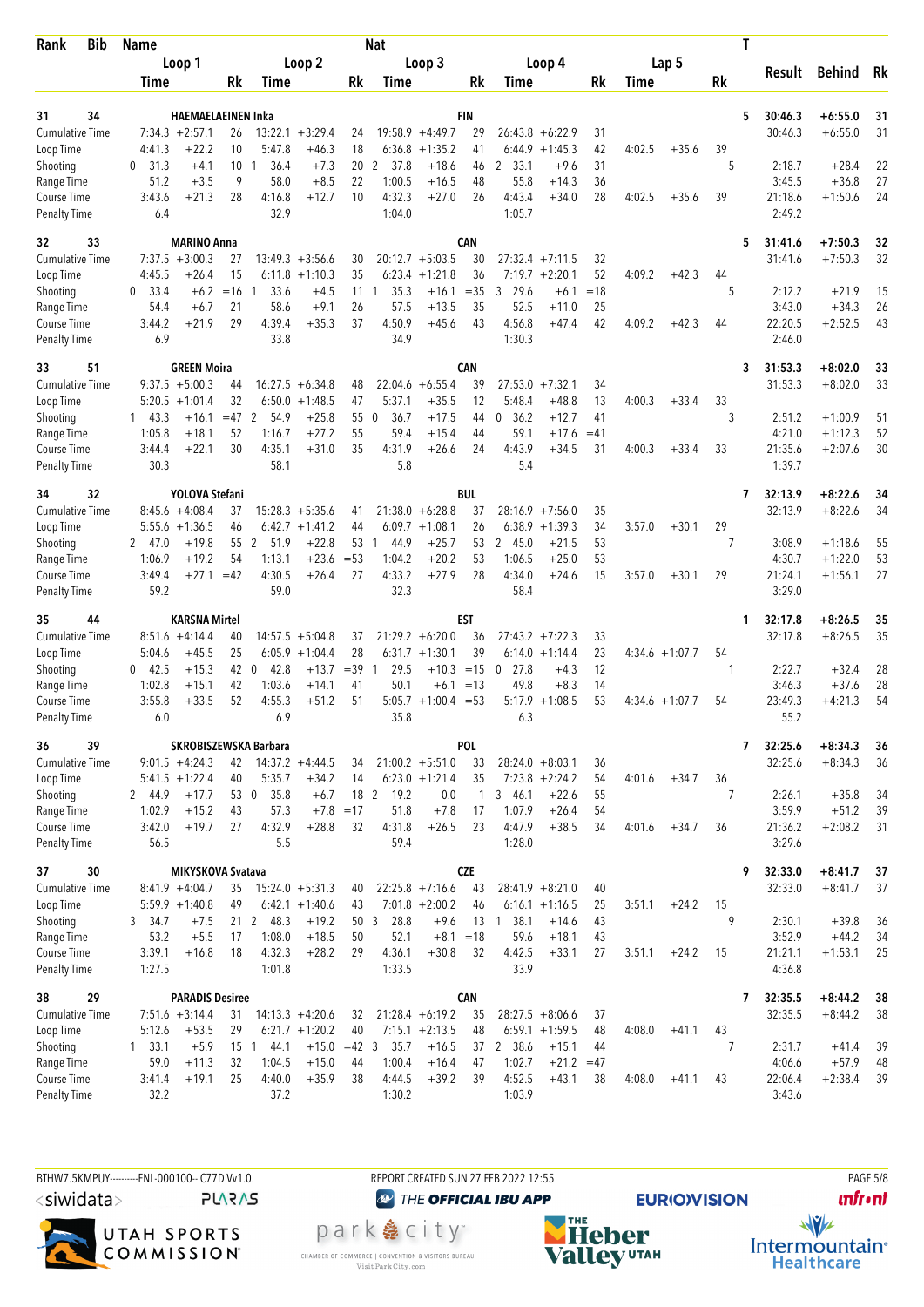| <b>Bib</b><br>Rank                  |  | <b>Name</b>      |                                                 |                       |                        |                                        |          | Nat                 |                                        |                  |                          |                                 |             | Τ      |              |                |                    |                        |          |  |
|-------------------------------------|--|------------------|-------------------------------------------------|-----------------------|------------------------|----------------------------------------|----------|---------------------|----------------------------------------|------------------|--------------------------|---------------------------------|-------------|--------|--------------|----------------|--------------------|------------------------|----------|--|
|                                     |  |                  | Loop 1                                          |                       |                        | Loop 2                                 |          |                     | Loop 3                                 |                  |                          | Loop 4                          |             |        | Lap 5        |                |                    |                        |          |  |
|                                     |  | Time             |                                                 | Rk                    | Time                   |                                        | Rk       | Time                |                                        | Rk               | Time                     |                                 | Rk          | Time   |              | Rk             | Result             | Behind                 | Rk       |  |
|                                     |  |                  |                                                 |                       |                        |                                        |          |                     |                                        |                  |                          |                                 |             |        |              |                |                    |                        |          |  |
| 45<br>39                            |  |                  | RADKOVSKA Lora                                  |                       |                        |                                        |          |                     |                                        | <b>BUL</b>       |                          |                                 |             |        |              | 5              | 32:37.1            | $+8:45.8$<br>$+8:45.8$ | 39       |  |
| <b>Cumulative Time</b><br>Loop Time |  | 4:54.9           | $8:42.9 +4:05.7$<br>$+35.8$                     | 36<br>19              |                        | $14:52.1 + 4:59.4$<br>$6:09.2 +1:07.7$ | 36<br>32 |                     | $22:08.4 + 6:59.2$<br>$7:16.3 +2:14.7$ | 41<br>50         | 6:32.2                   | $28:40.6 + 8:19.7$<br>$+1:32.6$ | 38<br>30    | 3:56.5 | $+29.6$      | 26             | 32:37.1            |                        | 39       |  |
| Shooting                            |  | 34.8<br>0        | $+7.6$                                          | 22                    | 42.5<br>-1             | $+13.4$                                | $= 37$   | 3<br>46.0           | $+26.8$                                | 54               | 1 38.8                   | $+15.3$                         | 45          |        |              | 5              | 2:42.3             | $+52.0$                | 48       |  |
| Range Time                          |  | 56.2             | $+8.5$                                          | 23                    | 1:03.0                 | $+13.5$                                | 38       | 1:09.1              | $+25.1$                                | 54               | 1:01.8                   | $+20.3$                         | 46          |        |              |                | 4:10.1             | $+1:01.4$              | 50       |  |
| Course Time                         |  | 3:52.6           | $+30.3$                                         | 48                    | 4:32.5                 | $+28.4 = 30$                           |          | 4:34.8              | $+29.5$                                | 30               | 4:54.9                   | $+45.5$                         | 41          | 3:56.5 | $+29.6$      | 26             | 21:51.3            | $+2:23.3$              | 34       |  |
| <b>Penalty Time</b>                 |  | 6.1              |                                                 |                       | 33.6                   |                                        |          | 1:32.4              |                                        |                  | 35.4                     |                                 |             |        |              |                | 2:47.7             |                        |          |  |
| 38<br>40                            |  |                  | <b>RIETVELD Ronja</b>                           |                       |                        |                                        |          |                     |                                        | <b>SUI</b>       |                          |                                 |             |        |              | 6              | 32:45.7            | $+8:54.4$              | 40       |  |
| <b>Cumulative Time</b>              |  |                  | $9:03.1 + 4:25.9$                               | 43                    |                        | $15:54.7 + 6:02.0$                     | 44       |                     | $22:48.2 +7:39.0$                      | 47               |                          | $28:58.4 + 8:37.5$              | 43          |        |              |                | 32:45.7            | $+8:54.4$              | 40       |  |
| Loop Time                           |  |                  | $5:51.1 + 1:32.0$                               | 44                    | 6:51.6                 | $+1:50.1$                              | 49       | 6:53.5              | $+1:51.9$                              | $=44$            |                          | $6:10.2 + 1:10.6$               | 20          | 3:47.3 | $+20.4$      | 13             |                    |                        |          |  |
| Shooting                            |  | 2 42.6           | $+15.4$                                         | 43                    | 2<br>45.5              | $+16.4$                                | 46 2     | 32.3                | $+13.1$                                | 27               | $\boldsymbol{0}$<br>30.7 | $+7.2$                          | $= 21$      |        |              | 6              | 2:31.2             | $+40.9$                | 38       |  |
| Range Time                          |  | 1:01.1           | $+13.4$                                         | 38                    | 1:07.6                 | $+18.1$                                | 49       | 56.2                | $+12.2$                                | 31               | 55.2                     | $+13.7$                         | 35          |        |              |                | 4:00.1             | $+51.4$                | 40       |  |
| Course Time                         |  | 3:49.4           | +27.1                                           | $=42$                 | 4:43.2                 | $+39.1$                                | 44       | 4:51.5              | $+46.2$                                | 44               | 5:09.2                   | $+59.8$                         | 49          | 3:47.3 | $+20.4$      | 13             | 22:20.6            | $+2:52.6$              | 44       |  |
| <b>Penalty Time</b>                 |  | 1:00.5           |                                                 |                       | 1:00.8                 |                                        |          | 1:05.7              |                                        |                  | 5.8                      |                                 |             |        |              |                | 3:13.0             |                        |          |  |
| 27<br>41                            |  |                  | <b>SAHNO Liva</b>                               |                       |                        |                                        |          |                     |                                        | LAT              |                          |                                 |             |        |              | 8              | 32:47.6            | $+8:56.3$              | 41       |  |
| <b>Cumulative Time</b>              |  |                  | $8:50.8 + 4:13.6$                               | 39                    |                        | $15:08.0 + 5:15.3$                     | 39       |                     | $21:19.2 + 6:10.0$                     | 34               | 28:41.0                  | $+8:20.1$                       | 39          |        |              |                | 32:47.6            | $+8:56.3$              | 41       |  |
| Loop Time                           |  |                  | $6:18.8 + 1:59.7$                               | 53                    | 6:17.2                 | $+1:15.7$                              | 37       | 6:11.2              | $+1:09.6$                              | 28               | 7:21.8                   | $+2:22.2$                       | 53          | 4:06.6 | $+39.7$      | 41             |                    |                        |          |  |
| Shooting                            |  | 3, 41.6          | $+14.4$                                         | 39                    | 42.8<br>-1             | $+13.7$                                | $=39$    | 36.3<br>-1          | $+17.1$                                | 42               | 3, 41.3                  | $+17.8$                         | $=49$       |        |              | 8              | 2:42.2             | $+51.9$                | 47       |  |
| Range Time<br>Course Time           |  | 1:04.0<br>3:47.7 | $+16.3$<br>$+25.4$                              | 46<br>39              | 1:03.2<br>4:41.6       | $+13.7$<br>$+37.5$                     | 39<br>43 | 59.1<br>4:39.1      | $+15.1$<br>$+33.8$                     | 43<br>35         | 1:02.7<br>4:48.0         | $+21.2$<br>$+38.6$              | $=47$<br>35 | 4:06.6 | $+39.7$      | 41             | 4:09.0<br>22:03.0  | $+1:00.3$<br>$+2:35.0$ | 49<br>38 |  |
| <b>Penalty Time</b>                 |  | 1:27.0           |                                                 |                       | 32.3                   |                                        |          | 32.9                |                                        |                  | 1:31.1                   |                                 |             |        |              |                | 4:03.5             |                        |          |  |
|                                     |  |                  |                                                 |                       |                        |                                        |          |                     |                                        |                  |                          |                                 |             |        |              |                |                    |                        |          |  |
| 37<br>42<br><b>Cumulative Time</b>  |  |                  | <b>SCHREMPF Anna-maria</b><br>$8:05.4 + 3:28.2$ | 32                    |                        | $14:00.1 + 4:07.4$                     |          |                     | $21:48.1 + 6:38.9$                     | AUT              |                          | $28:53.4 + 8:32.5$              | 42          |        |              | 7              | 32:53.9<br>32:53.9 | $+9:02.6$<br>$+9:02.6$ | 42<br>42 |  |
| Loop Time                           |  | 4:57.4           | $+38.3$                                         | 21                    | 5:54.7                 | $+53.2$                                | 31<br>22 | 7:48.0              | $+2:46.4$                              | 38<br>57         |                          | $7:05.3 + 2:05.7$               | 50          | 4:00.5 | $+33.6 = 34$ |                |                    |                        |          |  |
| Shooting                            |  | $0 \quad 44.1$   | $+16.9$                                         | 50                    | $\overline{0}$<br>44.1 | $+15.0$                                | $=42$ 4  | 21.0                | $+1.8$                                 | 2                | 31.8<br>3                | $+8.3$                          | 26          |        |              | 7              | 2:21.2             | $+30.9$                | 24       |  |
| Range Time                          |  | 1:03.5           | $+15.8$                                         | $=44$                 | 1:06.3                 | $+16.8$                                | 47       | 58.2                | $+14.2$                                | 39               | 54.2                     | $+12.7$                         | $=30$       |        |              |                | 4:02.2             | $+53.5$                | 43       |  |
| Course Time                         |  | 3:47.1           | $+24.8$                                         | $= 34$                | 4:40.7                 | $+36.6$                                | 40       | 4:44.4              | $+39.1$                                | 38               | 4:38.9                   | $+29.5$                         | 21          | 4:00.5 | $+33.6 = 34$ |                | 21:51.6            | $+2:23.6$              | 35       |  |
| <b>Penalty Time</b>                 |  | 6.7              |                                                 |                       | 7.6                    |                                        |          | 2:05.3              |                                        |                  | 1:32.1                   |                                 |             |        |              |                | 3:51.9             |                        |          |  |
| 40<br>43                            |  |                  | <b>EMONTS Marisa</b>                            |                       |                        |                                        |          |                     |                                        | BEL              |                          |                                 |             |        |              | 5              | 33:12.3            | $+9:21.0$              | 43       |  |
| <b>Cumulative Time</b>              |  |                  | $8:56.6 + 4:19.4$                               | 41                    | 15:41.8                | $+5:49.1$                              | 42       |                     | $22:06.8 + 6:57.6$                     | 40               | 28:52.5                  | $+8:31.6$                       | 41          |        |              |                | 33:12.3            | $+9:21.0$              | 43       |  |
| Loop Time                           |  |                  | $5:36.6 + 1:17.5$                               | 38                    |                        | $6:45.2 +1:43.7$                       | 45       | 6:25.0              | $+1:23.4$                              | 38               | 6:45.7                   | $+1:46.1$                       | 43          | 4:19.8 | $+52.9$      | 50             |                    |                        |          |  |
| Shooting                            |  | $1 \quad 43.3$   | $+16.1$                                         | $=47$ 2               | 45.0                   | $+15.9$                                | 45 1     | 31.3                | $+12.1$                                | $= 23$           | 34.9<br>1                | $+11.4$                         | 36          |        |              | 5              | 2:34.7             | $+44.4$                | 41       |  |
| Range Time                          |  | 1:05.6           | $+17.9$                                         | $=50$                 | 1:06.2                 | $+16.7$                                | 46       | 54.1                | $+10.1$                                | 29               | 59.1                     | $+17.6$                         | $=41$       |        |              |                | 4:05.0             | $+56.3$                | 46       |  |
| Course Time                         |  | 3:55.1           | $+32.8$                                         | 51                    | 4:35.3                 | $+31.2$                                | 36       | 4:55.0              | $+49.7$                                | 47               |                          | $5:09.4 +1:00.0$                | 50          | 4:19.8 | $+52.9$      | 50             | 22:54.6            | $+3:26.6$              | 45       |  |
| <b>Penalty Time</b>                 |  | 35.8             |                                                 |                       | 1:03.7                 |                                        |          | 35.8                |                                        |                  | 37.1                     |                                 |             |        |              |                | 2:52.6             |                        |          |  |
| 44<br>41                            |  |                  | <b>BENNION Sidney</b>                           |                       |                        |                                        |          |                     |                                        | <b>USA</b>       |                          |                                 |             |        |              | 10             | 33:15.0            | $+9:23.7$              | 44       |  |
| <b>Cumulative Time</b>              |  |                  | $9:52.2 + 5:15.0$                               | 49                    |                        | $15:44.1 + 5:51.4$                     | 43       |                     | $22:37.6$ +7:28.4                      | 44               |                          | $29:16.6 + 8:55.7$              | 45          |        |              |                | 33:15.0            | $+9:23.7$              | 44       |  |
| Loop Time                           |  |                  | $6:26.2 + 2:07.1$                               | 55                    | 5:51.9                 | $+50.4$                                | 20       |                     | $6:53.5 +1:51.9 = 44$                  |                  |                          | $6:39.0 +1:39.4$                | 35          | 3:58.4 | $+31.5$      | 30             |                    |                        |          |  |
| Shooting                            |  | 4 31.8<br>52.6   | $+4.6$<br>$+4.9$                                | $11 \quad 1$<br>$=13$ | 31.3<br>54.2           | $+2.2$<br>$+4.7$                       | 12       | 29.8<br>4 3<br>52.1 | $+10.6$<br>$+8.1$                      | $=18$            | 17 2 26.0<br>49.4        | $+2.5$<br>$+7.9$                | 5<br>12     |        |              | 10             | 1:59.0<br>3:28.3   | $+8.7$<br>$+19.6$      | 6<br>12  |  |
| Range Time<br>Course Time           |  | 3:40.6           | $+18.3$                                         | 23                    | 4:26.6                 | $+22.5$                                | 22       | 4:30.8              | $+25.5$                                | 22               | 4:47.3                   | $+37.9$                         | 33          | 3:58.4 | $+31.5$      | 30             | 21:23.7            | $+1:55.7$              | 26       |  |
| <b>Penalty Time</b>                 |  | 1:53.0           |                                                 |                       | 31.0                   |                                        |          | 1:30.5              |                                        |                  | 1:02.3                   |                                 |             |        |              |                | 4:57.0             |                        |          |  |
|                                     |  |                  |                                                 |                       |                        |                                        |          |                     |                                        |                  |                          |                                 |             |        |              |                |                    |                        |          |  |
| 48<br>45<br><b>Cumulative Time</b>  |  |                  | <b>BERGER Anna</b><br>$9:47.6 + 5:10.4$         | 47                    |                        | $15:57.7 + 6:05.0$                     | 45       |                     | $22:38.0 +7:28.8$                      | <b>GBR</b><br>45 |                          | $29:18.7 + 8:57.8$              | 46          |        |              | 7              | 33:25.4<br>33:25.4 | $+9:34.1$<br>$+9:34.1$ | 45<br>45 |  |
| Loop Time                           |  |                  | $5:47.6 + 1:28.5$                               | 43                    |                        | $6:10.1 + 1:08.6$                      | 34       |                     | $6:40.3 +1:38.7$                       | 42               |                          | $6:40.7 +1:41.1$                | 39          | 4:06.7 | $+39.8$      | 42             |                    |                        |          |  |
| Shooting                            |  | 2 39.7           | $+12.5 = 33$                                    |                       | 43.1<br>$\overline{1}$ | $+14.0$                                |          | 41 2<br>39.2        | $+20.0$                                | 47               | 2 36.0                   | $+12.5$                         | 40          |        |              | $\overline{7}$ | 2:38.2             | $+47.9$                | 44       |  |
| Range Time                          |  | 1:01.3           | $+13.6$                                         | 39                    | 1:03.7                 | $+14.2$                                | 42       | 59.6                | $+15.6$                                | 45               | 57.4                     | $+15.9$                         | 40          |        |              |                | 4:02.0             | $+53.3$                | 42       |  |
| Course Time                         |  | 3:47.6           | $+25.3$                                         | 38                    | 4:33.6                 | $+29.5$                                | 33       | 4:39.6              | $+34.3$                                | 36               | 4:44.6                   | $+35.2$                         | 32          | 4:06.7 | $+39.8$      | 42             | 21:52.1            | $+2:24.1$              | 37       |  |
| <b>Penalty Time</b>                 |  | 58.6             |                                                 |                       | 32.7                   |                                        |          | 1:01.1              |                                        |                  | 58.7                     |                                 |             |        |              |                | 3:31.3             |                        |          |  |
| 49<br>46                            |  |                  | <b>ORALKOVA Kamila</b>                          |                       |                        |                                        |          |                     |                                        | <b>CZE</b>       |                          |                                 |             |        |              | 4              | 33:38.1            | $+9:46.8$              | 46       |  |
| <b>Cumulative Time</b>              |  |                  | $9:38.2 + 5:01.0$                               | 45                    |                        | $16:07.4 + 6:14.7$                     | 47       |                     | $22:43.8 +7:34.6$                      | 46               |                          | $29:22.3 + 9:01.4$              | 47          |        |              |                | 33:38.1            | $+9:46.8$              | 46       |  |
| Loop Time                           |  |                  | $5:30.2 +1:11.1$                                | 36                    |                        | $6:29.2 + 1:27.7$                      | 42       |                     | $6:36.4 +1:34.8$                       | 40               |                          | $6:38.5 +1:38.9$                | 33          | 4:15.8 | $+48.9$      | 46             |                    |                        |          |  |
| Shooting                            |  | $1 \quad 43.2$   | $+16.0$                                         | 46 1                  | 34.9                   | $+5.8$                                 |          | 35.9<br>17 1        | $+16.7$                                | 38               | $1 \t31.5$               | $+8.0 = 24$                     |             |        |              | 4              | 2:25.7             | $+35.4$                | 32       |  |
| Range Time                          |  | 1:04.6           | $+16.9$                                         | 48                    | 58.4                   | $+8.9$                                 | 25       | 58.3                | $+14.3$                                | 40               | 54.8                     | $+13.3$                         | 33          |        |              |                | 3:56.1             | $+47.4$                | 36       |  |
| Course Time<br><b>Penalty Time</b>  |  | 3:50.4<br>35.1   | $+28.1$                                         | 45                    | 4:55.5<br>35.3         | $+51.4 = 53$                           |          | 5:01.9<br>36.2      | $+56.6 = 49$                           |                  | 5:06.0<br>37.6           | $+56.6 = 46$                    |             | 4:15.8 | $+48.9$      | 46             | 23:09.6<br>2:24.4  | $+3:41.6$              | 49       |  |
|                                     |  |                  |                                                 |                       |                        |                                        |          |                     |                                        |                  |                          |                                 |             |        |              |                |                    |                        |          |  |

BTHW7.5KMPUY---------FNL-000100-- C77D W1.0. REPORT CREATED SUN 27 FEB 2022 12:55 PAGE 6/8 <siwidata>

**PLARAS** 



**@** THE OFFICIAL IBU APP

park e city<sup>®</sup> CHAMBER OF COMMERCE | CONVENTION & VISITORS BUREAU<br>Visit Park City.com



**EURIO)VISION** 

**unfront**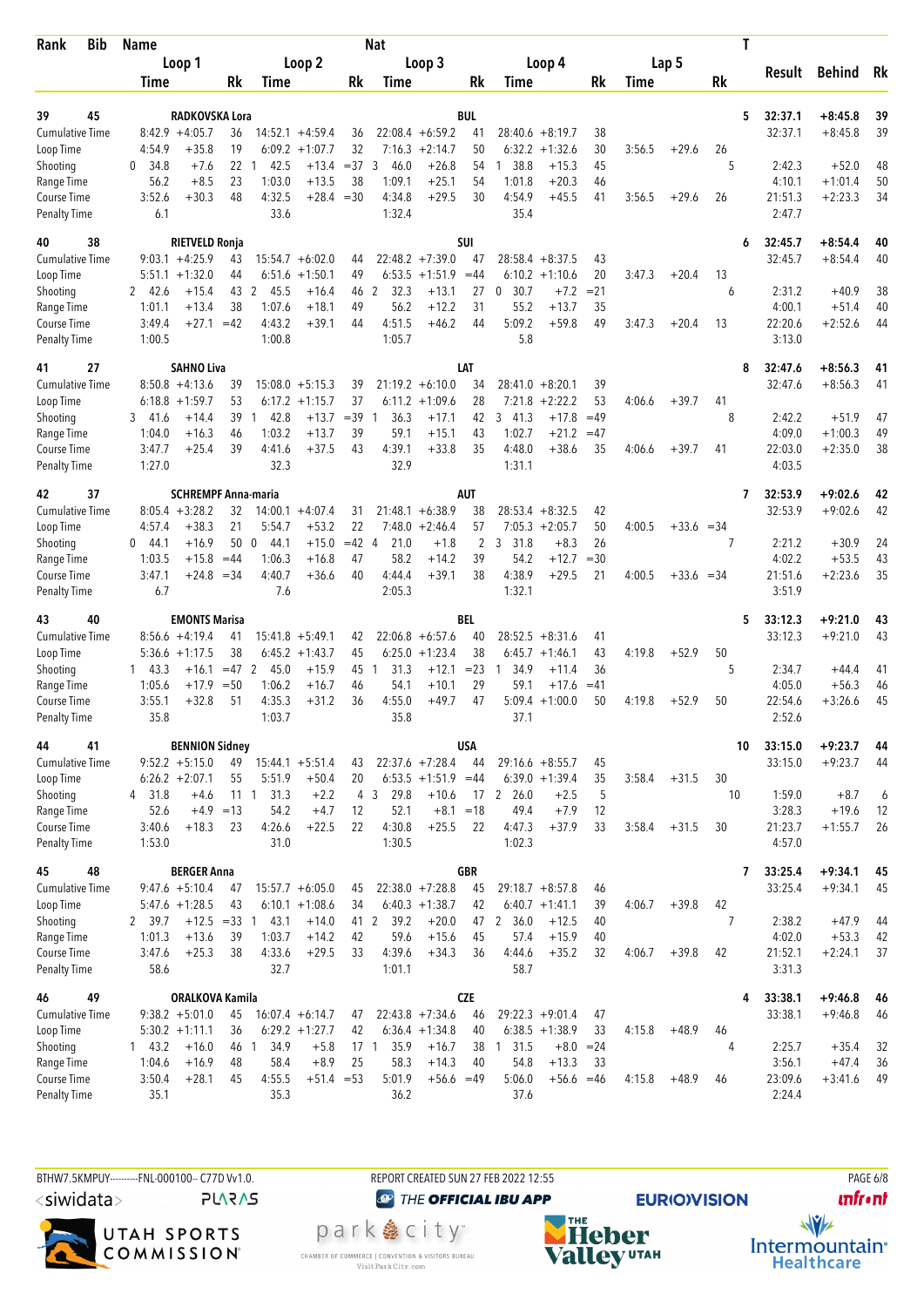| Bib<br>Rank                         | <b>Name</b>    |                              |          |                  |                                 |               | <b>Nat</b>             |                                       |                 |                            |                        |          |        |                  | Τ       |                   |                                  |            |
|-------------------------------------|----------------|------------------------------|----------|------------------|---------------------------------|---------------|------------------------|---------------------------------------|-----------------|----------------------------|------------------------|----------|--------|------------------|---------|-------------------|----------------------------------|------------|
|                                     |                | Loop 1                       |          |                  | Loop 2                          |               |                        | Loop 3                                |                 |                            | Loop 4                 |          |        | Lap 5            |         |                   | Behind Rk                        |            |
|                                     | Time           |                              | Rk       | Time             |                                 | Rk            | Time                   |                                       | Rk              | Time                       |                        | Rk       | Time   |                  | Rk      | Result            |                                  |            |
|                                     |                |                              |          |                  |                                 |               |                        |                                       |                 |                            |                        |          |        |                  |         |                   |                                  |            |
| 42<br>47                            |                | <b>STERLE Kiara</b>          |          |                  |                                 |               |                        |                                       | SL <sub>0</sub> | 29:13.4                    |                        |          |        |                  | 7       | 33:39.3           | $+9:48.0$                        | 47         |
| <b>Cumulative Time</b><br>Loop Time | 5:16.2         | $8:46.2 + 4:09.0$<br>$+57.1$ | 38<br>31 | 6:12.4           | $14:58.6 + 5:05.9$<br>$+1:10.9$ | 38<br>36      |                        | $22:15.9 +7:06.7$<br>$7:17.3 +2:15.7$ | 42<br>51        | 6:57.5                     | $+8:52.5$<br>$+1:57.9$ | 44<br>47 | 4:25.9 | $+59.0$          | 51      | 33:39.3           | $+9:48.0$                        | 47         |
| Shooting                            | 34.4<br>1.     | $+7.2$                       | 20       | 34.1<br>-1       | $+5.0$                          | $=12.3$       | 27.1                   | $+7.9$                                | 11              | 2 24.8                     | $+1.3$                 | 3        |        |                  | 7       | 2:00.5            | $+10.2$                          | 7          |
| Range Time                          | 54.3           | $+6.6$                       | 20       | 53.3             | $+3.8$                          | 8             | 48.7                   | $+4.7$                                | 9               | 47.0                       | $+5.5$                 | 4        |        |                  |         | 3:23.3            | $+14.6$                          | 7          |
| Course Time                         | 3:49.8         | $+27.5$                      | 44       | 4:44.8           | $+40.7$                         | 45            | 4:52.9                 | $+47.6$                               | 46              | 5:05.8                     | $+56.4$                | 45       | 4:25.9 | $+59.0$          | 51      | 22:59.2           | $+3:31.2$                        | 48         |
| <b>Penalty Time</b>                 | 32.1           |                              |          | 34.3             |                                 |               | 1:35.7                 |                                       |                 | 1:04.6                     |                        |          |        |                  |         | 3:46.7            |                                  |            |
| 50<br>48                            |                | <b>RUD Alexandra</b>         |          |                  |                                 |               |                        |                                       | USA             |                            |                        |          |        |                  | 6       | 34:10.6           | $+10:19.3$                       | 48         |
| <b>Cumulative Time</b>              |                | $9:54.8 + 5:17.6$            | 50       |                  | $15:59.2 + 6:06.5$              | 46            |                        | $23:17.8 + 8:08.6$                    | 49              | $29:52.1 + 9:31.2$         |                        | 48       |        |                  |         | 34:10.6           | $+10:19.3$                       | 48         |
| Loop Time                           |                | $5:46.8 + 1:27.7$            | 42       |                  | $6:04.4 +1:02.9$                | 26            | 7:18.6                 | $+2:17.0$                             | 52              | $6:34.3 +1:34.7$           |                        | 31       | 4:18.5 | $+51.6 = 48$     |         |                   |                                  |            |
| Shooting                            | 2, 37.0        | $+9.8$                       | $=26$    | $\Omega$<br>40.9 | $+11.8$                         | 34            | 3<br>35.3              | $+16.1$                               | $= 35$          | 32.6<br>$\mathbf{1}$       | $+9.1$                 | 28       |        |                  | 6       | 2:26.0            | $+35.7$                          | 33         |
| Range Time                          | 59.9           | $+12.2$                      | 36       | 1:02.9           | $+13.4$                         | 37            | 57.6                   | $+13.6$                               | 36              | 54.2                       | $+12.7$                | $=30$    |        |                  |         | 3:54.6            | $+45.9$                          | 35         |
| Course Time                         | 3:46.7         | $+24.4$                      | 33       | 4:55.4           | $+51.3$                         | 52            | 4:49.3                 | $+44.0$                               | 42              | 5:06.0                     | $+56.6$                | $=46$    | 4:18.5 | $+51.6 = 48$     |         | 22:55.9           | $+3:27.9$                        | 46         |
| <b>Penalty Time</b>                 | 1:00.1         |                              |          | 6.1              |                                 |               | 1:31.7                 |                                       |                 | 34.1                       |                        |          |        |                  |         | 3:12.1            |                                  |            |
| 54<br>49                            |                | <b>GABRIEL Manon</b>         |          |                  |                                 |               |                        |                                       | BEL             |                            |                        |          |        |                  | 3       | 34:35.4           | $+10:44.1$                       | 49         |
| <b>Cumulative Time</b>              |                | $9:40.2 + 5:03.0$            | 46       | 16:55.5          | $+7:02.8$                       | 51            |                        | $23:14.3 + 8:05.1$                    | 48              | 30:06.1                    | $+9:45.2$              | 49       |        |                  |         | 34:35.4           | $+10:44.1$                       | 49         |
| Loop Time                           | 4:58.2         | $+39.1$                      | 22       | 7:15.3           | $+2:13.8$                       | 51            | 6:18.8                 | $+1:17.2$                             | 31              | 6:51.8                     | $+1:52.2$              | 45       |        | $4:29.3 +1:02.4$ | 52      |                   |                                  |            |
| Shooting                            | $0$ 41.1       | $+13.9$                      | 37 2     | 49.9             | $+20.8$                         | 51            | 34.3<br>0              | $+15.1$                               | 32              | 35.6<br>1                  | $+12.1$                | $= 38$   |        |                  | 3       | 2:41.1            | $+50.8$                          | 46         |
| Range Time                          | 1:01.6         | $+13.9$                      | 40       | 1:11.1           | $+21.6$                         | 51            | 56.1                   | $+12.1$                               | 30              | 56.9                       | $+15.4$                | 39       |        |                  |         | 4:05.7            | $+57.0$                          | 47         |
| Course Time<br><b>Penalty Time</b>  | 3:50.9<br>5.6  | $+28.6$                      | 46       | 4:58.8<br>1:05.4 | $+54.7$                         | 55            | 5:16.4<br>6.3          | $+1:11.1$                             | 56              | 36.7                       | $5:18.2 + 1:08.8$      | 54       |        | $4:29.3 +1:02.4$ | 52      | 23:53.6<br>1:54.1 | $+4:25.6$                        | 55         |
|                                     |                |                              |          |                  |                                 |               |                        |                                       |                 |                            |                        |          |        |                  |         |                   |                                  |            |
| 46<br>50                            |                | <b>KONOPLJOVA Violetta</b>   |          |                  |                                 |               |                        |                                       | EST             |                            |                        |          |        |                  | 8       | 35:08.3           | $+11:17.0$                       | 50         |
| <b>Cumulative Time</b>              |                | $9:47.6 + 5:10.4$            | 48       |                  | $16:41.8 + 6:49.1$              | 49            |                        | $23:47.5 + 8:38.3$                    | 50              | $30:51.1 + 10:30$          |                        | 50       |        |                  |         | 35:08.3           | $+11:17.0$                       | 50         |
| Loop Time                           |                | $5:51.6 + 1:32.5$<br>$+3.9$  | 45<br>8  | 2<br>34.1        | $6:54.2 +1:52.7$<br>$+5.0$      | 50<br>$=12$ 2 | 25.9                   | $7:05.7 +2:04.1$<br>$+6.7$            | 47<br>4         | 7:03.6<br>2 26.5           | $+2:04.0$<br>$+3.0$    | 49<br>6  | 4:17.2 | $+50.3$          | 47<br>8 | 1:57.8            | $+7.5$                           | 5          |
| Shooting<br>Range Time              | 2 31.1<br>52.9 | $+5.2$                       | $=15$    | 57.0             | $+7.5$                          | 15            | 50.6                   | $+6.6$                                | 15              | 47.7                       | $+6.2$                 | 6        |        |                  |         | 3:28.2            | $+19.5$                          | 11         |
| Course Time                         | 3:52.9         | $+30.6$                      | 49       | 4:50.0           | $+45.9$                         | 48            | 5:04.0                 | $+58.7$                               | 52              | 5:07.8                     | $+58.4$                | 48       | 4:17.2 | $+50.3$          | 47      | 23:11.9           | $+3:43.9$                        | 50         |
| <b>Penalty Time</b>                 | 1:05.8         |                              |          | 1:07.1           |                                 |               | 1:11.0                 |                                       |                 | 1:08.1                     |                        |          |        |                  |         | 4:32.1            |                                  |            |
| 43<br>51                            |                | <b>HULSHOF Alexandra</b>     |          |                  |                                 |               |                        |                                       | <b>CAN</b>      |                            |                        |          |        |                  | 11      | 35:10.2           | $+11:18.9$                       | 51         |
| <b>Cumulative Time</b>              |                | $10:03.6 + 5:26.4$           | 52       |                  | $17:43.3 + 7:50.6$              | 53            |                        | $23:53.4 + 8:44.2$                    | 51              | 31:09.7                    | $+10:48$               | 51       |        |                  |         | 35:10.2           | $+11:18.9$                       | 51         |
| Loop Time                           |                | $6:23.6 + 2:04.5$            | 54       |                  | $7:39.7 +2:38.2$                | 54            |                        | $6:10.1 + 1:08.5$                     | 27              | $7:16.3 +2:16.7$           |                        | 51       | 4:00.5 | $+33.6 = 34$     |         |                   |                                  |            |
| Shooting                            | 3, 35.8        | $+8.6$                       | 24 4     | 36.7             | $+7.6$                          | 21            | $\mathbf{1}$<br>29.1   | $+9.9$                                | 14              | 3<br>32.8                  | $+9.3$                 | $= 29$   |        |                  | 11      | 2:14.6            | $+24.3$                          | 17         |
| Range Time                          | 56.6           | $+8.9$                       | 24       | 57.9             | $+8.4$                          | 21            | 49.2                   | $+5.2$                                | $=10$           | 53.7                       | $+12.2$                | 29       |        |                  |         | 3:37.4            | $+28.7$                          | 18         |
| Course Time                         | 3:57.2         | +34.9                        | $= 53$   | 4:41.4           | $+37.3$                         | 42            | 4:46.0                 | $+40.7$                               | 40              | 4:51.5                     | $+42.1$                | 37       | 4:00.5 | $+33.6 = 34$     |         | 22:16.6           | $+2:48.6$                        | 41         |
| <b>Penalty Time</b>                 | 1:29.7         |                              |          | 2:00.4           |                                 |               | 34.8                   |                                       |                 | 1:31.0                     |                        |          |        |                  |         | 5:36.1            |                                  |            |
| 52<br>52                            |                | <b>ZASADNA Emilia</b>        |          |                  |                                 |               |                        |                                       | POL             |                            |                        |          |        |                  | 8       |                   | $35:44.3$ +11:53.0               | 52         |
| Cumulative Time                     |                | $10:05.9 + 5:28.7$           | 53       |                  | $17:34.7 + 7:42.0$              | 52            |                        | $25:07.4 +9:58.2$                     | 53              | $31:45.1 + 11:24$ .        |                        | 52       |        |                  |         | 35:44.3           | $+11:53.0$                       | 52         |
| Loop Time                           |                | $5:30.9 +1:11.8$             | 37       |                  | $7:28.8 + 2:27.3$               | 53            |                        | $7:32.7 +2:31.1$                      | 54              | $6:37.7 +1:38.1$           |                        | 32       | 3:59.2 | $+32.3$          | 32      |                   |                                  |            |
| Shooting                            | 1 38.8         | $+11.6$                      |          | 32 3 42.5        | $+13.4 = 37.3$                  |               | 34.2                   | $+15.0$                               | 31              | 1 39.0                     | $+15.5$                | 46       |        |                  | 8       | 2:34.6            | $+44.3$                          | 40         |
| Range Time                          | 1:00.6         | $+12.9$                      | 37       | 1:03.3           | $+13.8$                         | 40            | 56.9                   | $+12.9$                               | 34              | 1:01.5                     | $+20.0$                | 45       |        |                  |         | 4:02.3            | $+53.6$                          | 44         |
| Course Time                         | 3:57.5         | $+35.2$                      | 55       | 4:55.5           | $+51.4 = 53$                    |               | 5:01.9                 | $+56.6 = 49$                          |                 | 5:03.0                     | $+53.6$                | 44       | 3:59.2 | $+32.3$          | 32      | 22:57.1           | $+3:29.1$                        | 47         |
| <b>Penalty Time</b>                 | 32.8           |                              |          | 1:29.9           |                                 |               | 1:33.8                 |                                       |                 | 33.1                       |                        |          |        |                  |         | 4:09.8            |                                  |            |
| 47<br>53                            |                | <b>MAYBACH Molly</b>         |          |                  |                                 |               |                        |                                       | <b>USA</b>      |                            |                        |          |        |                  | 9       |                   | $36:27.0 + 12:35.7$              | 53         |
| <b>Cumulative Time</b>              |                | $9:56.1 + 5:18.9$            | 51       |                  | $16:47.1 + 6:54.4$              | 50            |                        | $24:02.5 + 8:53.3$                    | 52              | $32:08.5 +11:47$ .         |                        | 53       |        |                  |         | 36:27.0           | $+12:35.7$                       | 53         |
| Loop Time                           |                | $5:58.1 + 1:39.0$            | 48       |                  | $6:51.0 + 1:49.5$               | 48            |                        | $7:15.4 +2:13.8$                      | 49              |                            | $8:06.0 + 3:06.4$      | 56       | 4:18.5 | $+51.6 = 48$     |         |                   |                                  |            |
| Shooting                            | 2 58.2         | $+31.0$                      |          | 57 2<br>-44.6    | $+15.5$                         | 44            | $\overline{2}$<br>37.4 | $+18.2$                               | 45              | 341.0                      | $+17.5$                | 48       |        |                  | 9       | 3:01.4            | $+1:11.1$                        | 52         |
| Range Time<br>Course Time           | 59.4<br>3:54.6 | $+11.7$<br>$+32.3$           | 34<br>50 | 57.5<br>4:50.3   | $+8.0$<br>$+46.2$               | 19<br>49      | 1:01.2                 | $+17.2$<br>$5:05.7 +1:00.4 = 53$      | 50              | 1:04.9<br>$5:19.5 +1:10.1$ | $+23.4$                | 51<br>55 | 4:18.5 | $+51.6 = 48$     |         | 4:03.0<br>23:28.6 | $+54.3$<br>$+4:00.6$             | 45<br>51   |
| <b>Penalty Time</b>                 | 1:04.1         |                              |          | 1:03.2           |                                 |               | 1:08.5                 |                                       |                 | 1:41.6                     |                        |          |        |                  |         | 4:57.5            |                                  |            |
| 53                                  |                | <b>MATSUOKA Kurea</b>        |          |                  |                                 |               |                        |                                       | <b>JPN</b>      |                            |                        |          |        |                  |         |                   |                                  |            |
| 54<br><b>Cumulative Time</b>        |                | $10:38.6 + 6:01.4$           | 54       |                  | $18:20.8 + 8:28.1$              | 54            |                        | $25:46.1 + 10:36$ .                   | 54              | $32:37.6 + 12:16.$         |                        | 54       |        |                  | 8       | 37:07.5           | $37:07.5$ +13:16.2<br>$+13:16.2$ | - 54<br>54 |
| Loop Time                           |                | $6:00.6 + 1:41.5$            | 50       |                  | $7:42.2 + 2:40.7$               | 55            |                        | $7:25.3 +2:23.7$                      | 53              |                            | $6:51.5 + 1:51.9$      | 44       |        | $4:29.9 +1:03.0$ | 53      |                   |                                  |            |
| Shooting                            | 2, 43.0        | $+15.8$                      |          | 45 3<br>- 50.5   | $+21.4$                         |               | 52 2<br>51.7           | $+32.5$                               |                 | 57 1 40.6                  | $+17.1$                | 47       |        |                  | 8       | 3:06.0            | $+1:15.7$                        | 54         |
| Range Time                          | 1:06.4         | $+18.7$                      | 53       | 1:13.1           | $+23.6 = 53$                    |               | 1:16.4                 | $+32.4$                               | 57              | 1:03.9                     | $+22.4$                | 50       |        |                  |         | 4:39.8            | $+1:31.1$                        | 54         |
| Course Time                         | 3:51.6         | $+29.3$                      | 47       | 4:53.2           | $+49.1$                         | 50            | 5:02.1                 | $+56.8$                               | 51              |                            | $5:12.8 + 1:03.4$      | 51       |        | $4:29.9 +1:03.0$ | 53      | 23:29.6           | $+4:01.6$                        | 52         |
| <b>Penalty Time</b>                 | 1:02.6         |                              |          | 1:35.8           |                                 |               | 1:06.8                 |                                       |                 | 34.8                       |                        |          |        |                  |         | 4:20.1            |                                  |            |
|                                     |                |                              |          |                  |                                 |               |                        |                                       |                 |                            |                        |          |        |                  |         |                   |                                  |            |

BTHW7.5KMPUY---------FNL-000100-- C77D W1.0. REPORT CREATED SUN 27 FEB 2022 12:55 PAGE 7/8 <siwidata>

**PLARAS** 

UTAH SPORTS<br>COMMISSION®

**@** THE OFFICIAL IBU APP

park e city<sup>®</sup> CHAMBER OF COMMERCE | CONVENTION & VISITORS BUREAU<br>Visit Park City.com



**EURIO)VISION** 

**unfront**